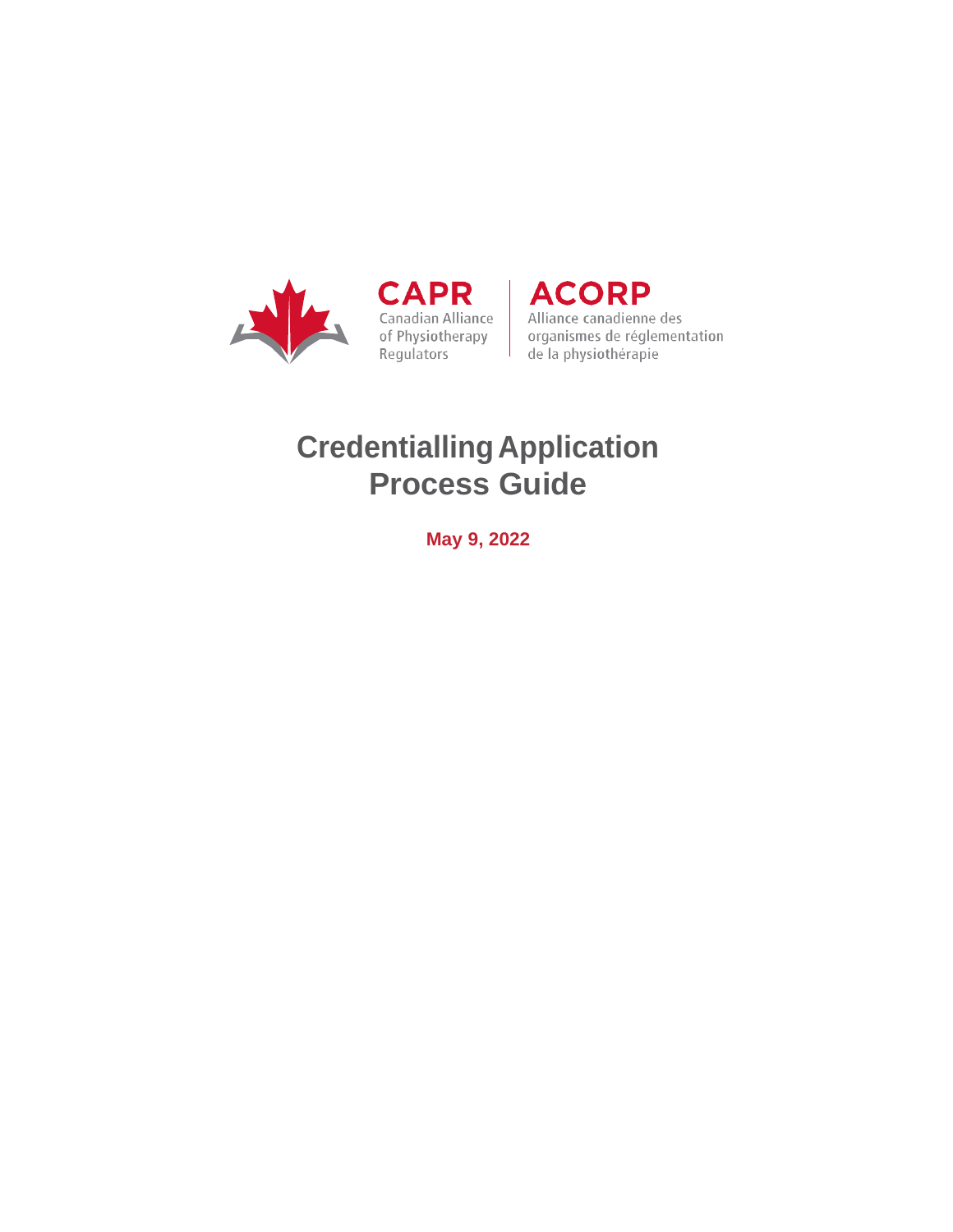



1243 Islington Avenue, Suite 501 Toronto, Ontario M8X1Y9 P : 416 234 8800 | F : 416 234 8820 [www.alliancept.org](http://www.alliancept.org/)

# **Credentialling Application Process Guide**

- [Practising Physiotherapy in](#page-2-0) Canada
- The Licensing and Registration Process
- Before [Applying](#page-5-0)

CAPR

Regulators

- **Steps During the Credentialling Process** 
	- o How to Send Your Application and [Documents](#page-6-0)
	- o [Documents](#page-6-0) You Must Send to CAPR
	- o Documents Your [Physiotherapy](#page-8-0) School Must Send to CAPR
	- o [Documents](#page-9-0) Other Institutions Must Send to CAPR
	- o Incomplete [Applications](#page-9-0)
	- o [Notarized](#page-9-0) Copies
	- o Translated [Documents](#page-9-0)
	- o [Fraudulent or Irregular Documents orCheating](#page-10-0)
	- o Acknowledgement and Status of Application
	- o Acknowledgement ofDocuments
	- o Communication with Applicants
	- o [Assessment](#page-12-0) Process
	- o [Outcomes of the CredentiallingProcess](#page-12-1)
	- o Knowledge of the Practice of [Physiotherapy](#page-13-0) within the Canadian Healthcare **[System](#page-13-0)**
	- o [Provisional Eligibility to Take theExam](#page-13-0)
- Steps after the Credentialling Process
	- o [Physiotherapy Competency](#page-13-0) Examination
	- o [Provisional](#page-14-0) Licensing
	- o Licensing or [Registration](#page-14-1) by Your Provincial or Territorial Regulator
	- o [Refunds](#page-14-1)
	- o [Privacy](#page-15-0) Policy
	- o [Glossary](#page-16-0)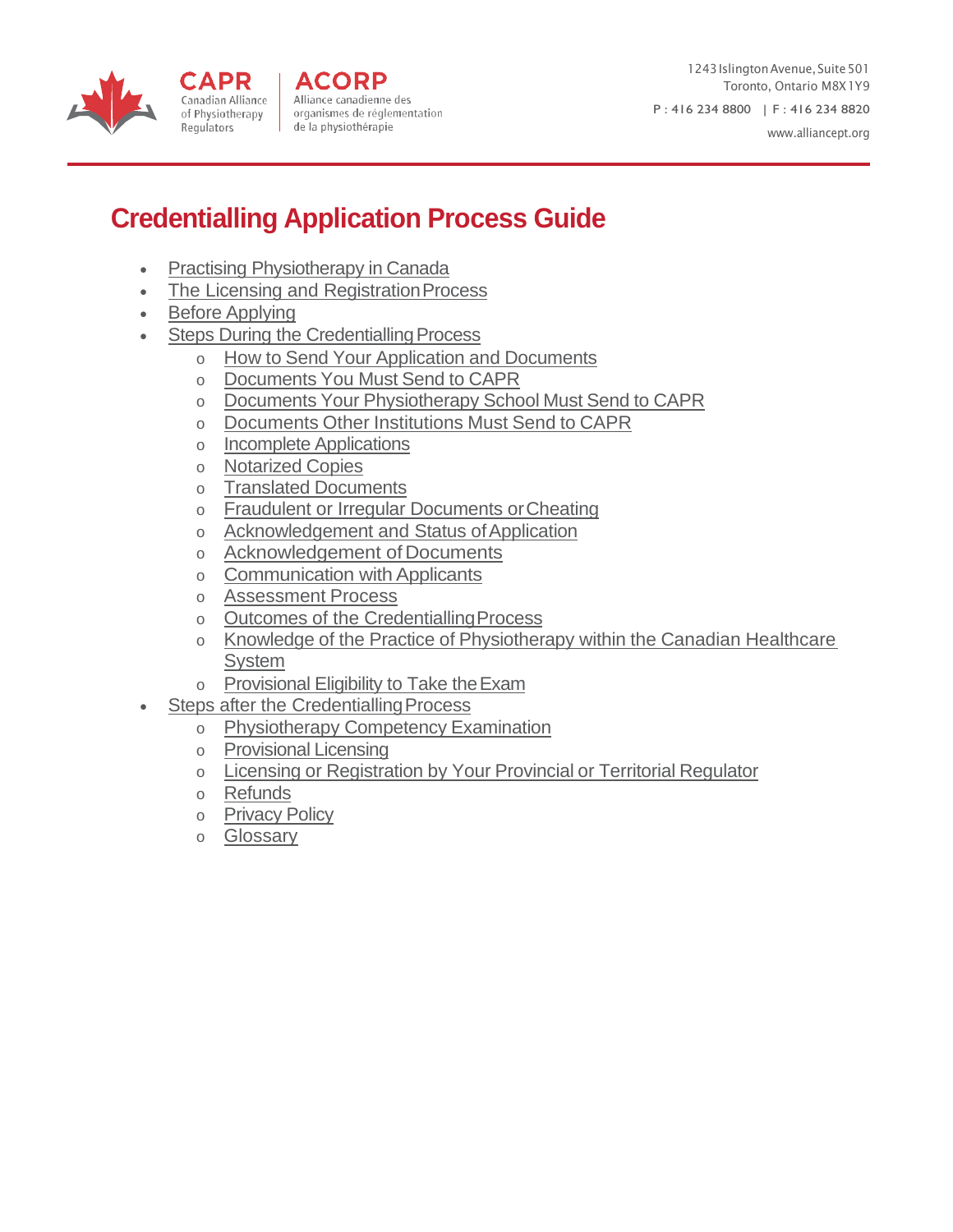

# <span id="page-2-0"></span>**Practising Physiotherapy in Canada**

There are over 20,000 physiotherapists registered in Canada, working in both public and private settings. Physiotherapists are primary healthcare providers who practice independently as part of a core healthcare team, providing patients with direct access to physiotherapy treatment without the necessity of a referral from another healthcare provider.

Physiotherapy is a regulated profession in Canada, meaning that **it is** *illegal* **to use the titles of physiotherapist, physical therapist, or physiothérapeute or use any short form (abbreviations) of these titles** (such as PT or pht) without a licence from the proper provincial or territorial organization.

Physiotherapy licences are given out by organizations that are dedicated to ensuring the safety of physiotherapy in their respective provinces or territories. Collectively, these organizations are known as *regulators*, and are often referred to as Colleges though they are different from places of learning. As every provincial regulator is unique in some way, you should be sure to contact the appropriate one to make sure that you have the most up-to-date information on applying for a physiotherapist licence. This information will also be available online.

| <b>Province</b>         | <b>Regulator</b>                                                | <b>Contact Information</b>                                                                  |
|-------------------------|-----------------------------------------------------------------|---------------------------------------------------------------------------------------------|
| <b>British Columbia</b> | College of Physical<br>Therapists of<br><b>British Columbia</b> | info@cptbc.org<br>1.877.576.6744<br>http://www.cptbc.org/                                   |
| <b>Alberta</b>          | College of<br>Physiotherapists of<br>Alberta                    | info@cpta.ab.ca<br>1.800.291.2782<br>http://www.cpta.ab.ca/                                 |
| <b>Saskatchewan</b>     | Saskatchewan<br>College of Physical<br><b>Therapists</b>        | admin@scpt.org<br>1.877.967.7278 http://<br>www.scpt.org/                                   |
| <b>Manitoba</b>         | College of<br>Physiotherapists<br>of Manitoba                   | info@manitobaphysio.com<br>1.204.287.8502 (not toll-free)<br>http:// www.manitobaphysio.com |
| <b>Ontario</b>          | College of<br>Physiotherapists<br>of Ontario                    | info@collegept.org<br>1.800.583.5885<br>http:// www.collegept.org                           |
| Québec                  | Ordre<br>professionnel de<br>la physiothérapie<br>du Québec     | physio@oppq.qc.ca<br>1.800.361.2001<br>http://oppq.qc.ca                                    |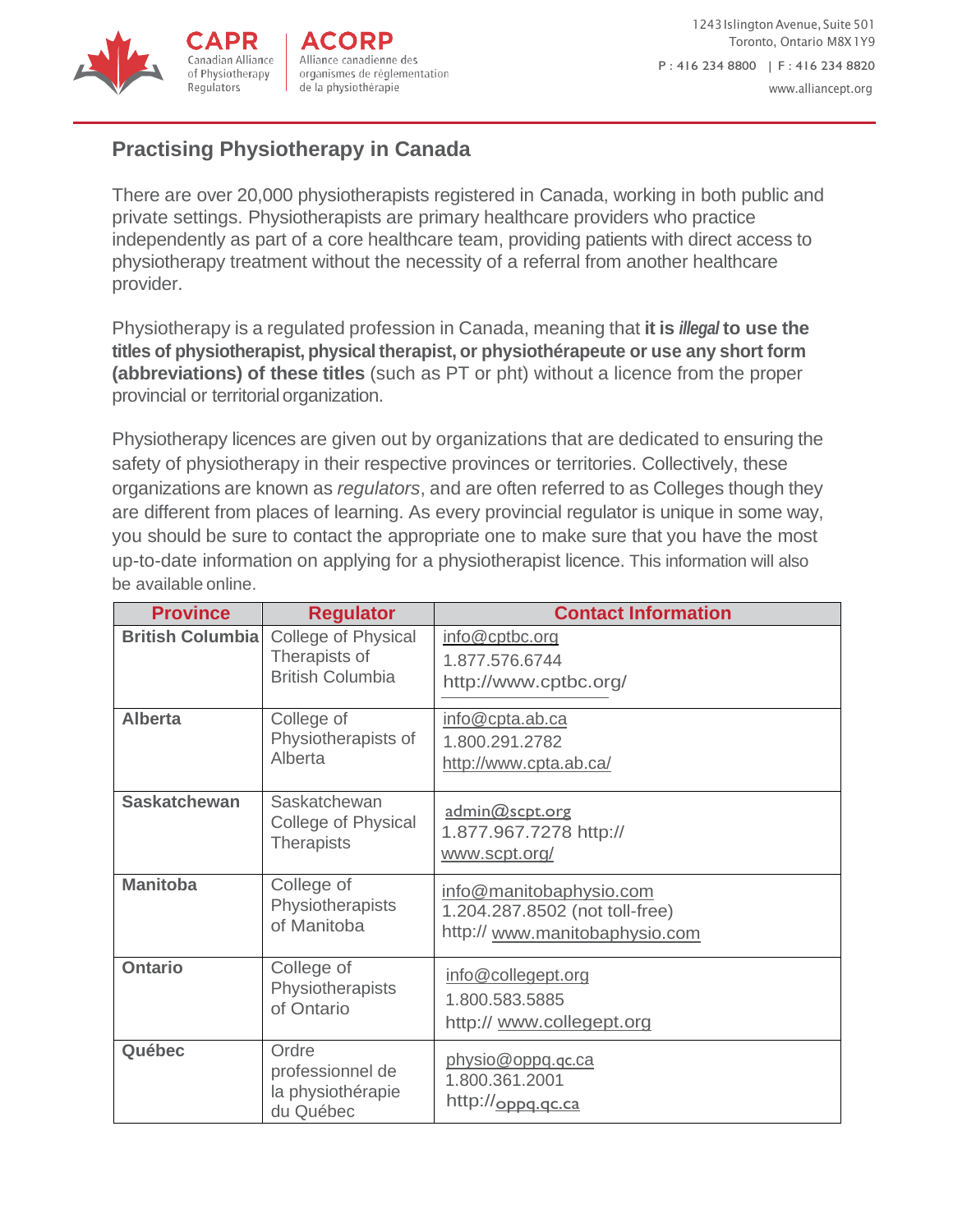

of Physiotherapy

Regulators

Alliance canadienne des organismes de réglementation de la physiothérapie

[www.alliancept.org](http://www.alliancept.org/)

| <b>New Brunswick</b>                                           | College of<br>Physiotherapists of<br>New Brunswick /<br>Collège des<br>physiothérapeutes du<br>Nouveau-Brunswick                                                                                           | physionb@nb.aibn.com<br>1.506.642.9760 (not toll-free)<br>http://www.cptnb.ca                            |
|----------------------------------------------------------------|------------------------------------------------------------------------------------------------------------------------------------------------------------------------------------------------------------|----------------------------------------------------------------------------------------------------------|
| <b>Nova Scotia</b>                                             | Nova Scotia<br>College of<br>Physiotherapists                                                                                                                                                              | registrar@nsphysio.com<br>1.866.225.1060<br>http://nsphysio.com                                          |
| <b>Prince Edward</b><br><b>Island</b>                          | <b>Prince Edward</b><br><b>Island College of</b><br>Physiotherapy                                                                                                                                          | <b>Web Contact Form</b><br>http://www.peicpt.com                                                         |
| <b>Newfoundland &amp;</b><br>Labrador                          | Newfoundland &<br>Labrador College<br>of Physiotherapists                                                                                                                                                  | collegept@nf.aibn.com<br>1.709.753.6527 (not toll-free)<br>http://nlcpt.com                              |
| Yukon                                                          | Government of<br>Yukon, Professional<br>Licensing and<br><b>Regulatory Affairs</b>                                                                                                                         | plra@gov.yk.ca<br>1.867.667.5111 (toll free in Yukon)<br>http://www.community.gov.yk.ca/physiotherapists |
| <b>Northwest</b><br><b>Territories &amp;</b><br><b>Nunavut</b> | There is no provincial or territorial regulator specific to these territories. In<br>order to practice in these territories you must possess a physiotherapy<br>licence from another Canadian jurisdiction |                                                                                                          |

The Canadian Alliance of Physiotherapy Regulators (CAPR) assesses credentials and administers the Physiotherapy Competency Examination (PCE) on behalf of the provincial and territorial regulators <sup>[1]</sup>. Though the regulators decide who does or does not receive a licence, they depend on CAPR for information and evaluating applicants.

If you are an internationally-educated applicant seeking a Canadian physiotherapy licence, you must pass through two stages of qualification: credentialling and the Physiotherapy Competency Exam (PCE). If you are a Canadian-educated physiotherapist, you are eligible to attempt the PCE upon graduation from a Canadian physiotherapy program. If you are an internationally-educated applicant, credentialling must be completed prior to examination as this will determine if your education is substantially different from that of a Canadian-educated physiotherapist.

#### **Remember, credentialling can begin even before you arrive in Canada, so you can start today!**

**[1] With the exception of Québec, the Northwest Territories, and Nunavut.**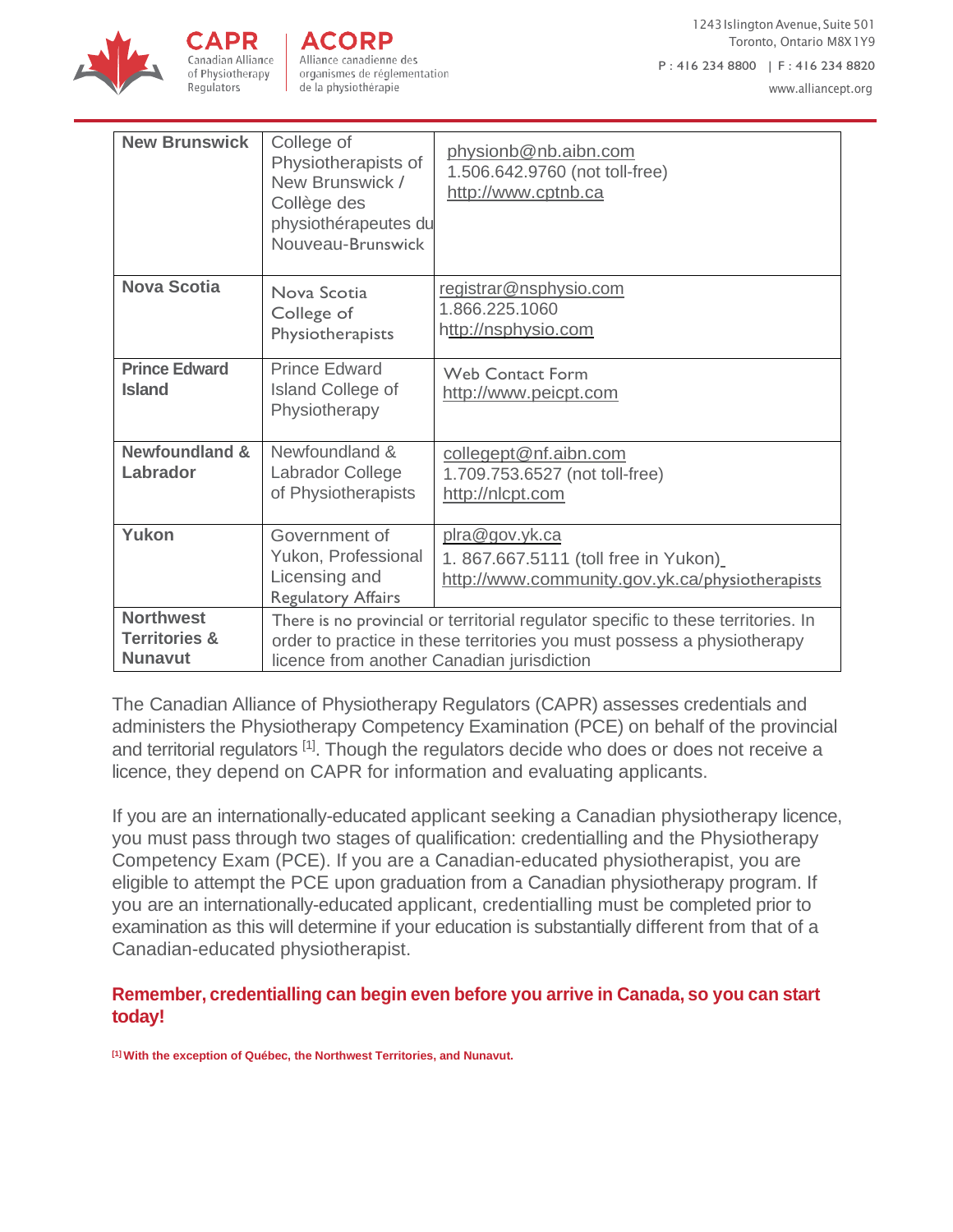1243 Islington Avenue, Suite 501 Toronto, Ontario M8X1Y9 P : 416 234 8800 | F : 416 234 8820 [www.alliancept.org](http://www.alliancept.org/)

### <span id="page-4-0"></span>**The Licensing and Registration Process**

**CAPR** 

Canadian Alliance

of Physiotherapy

Regulators

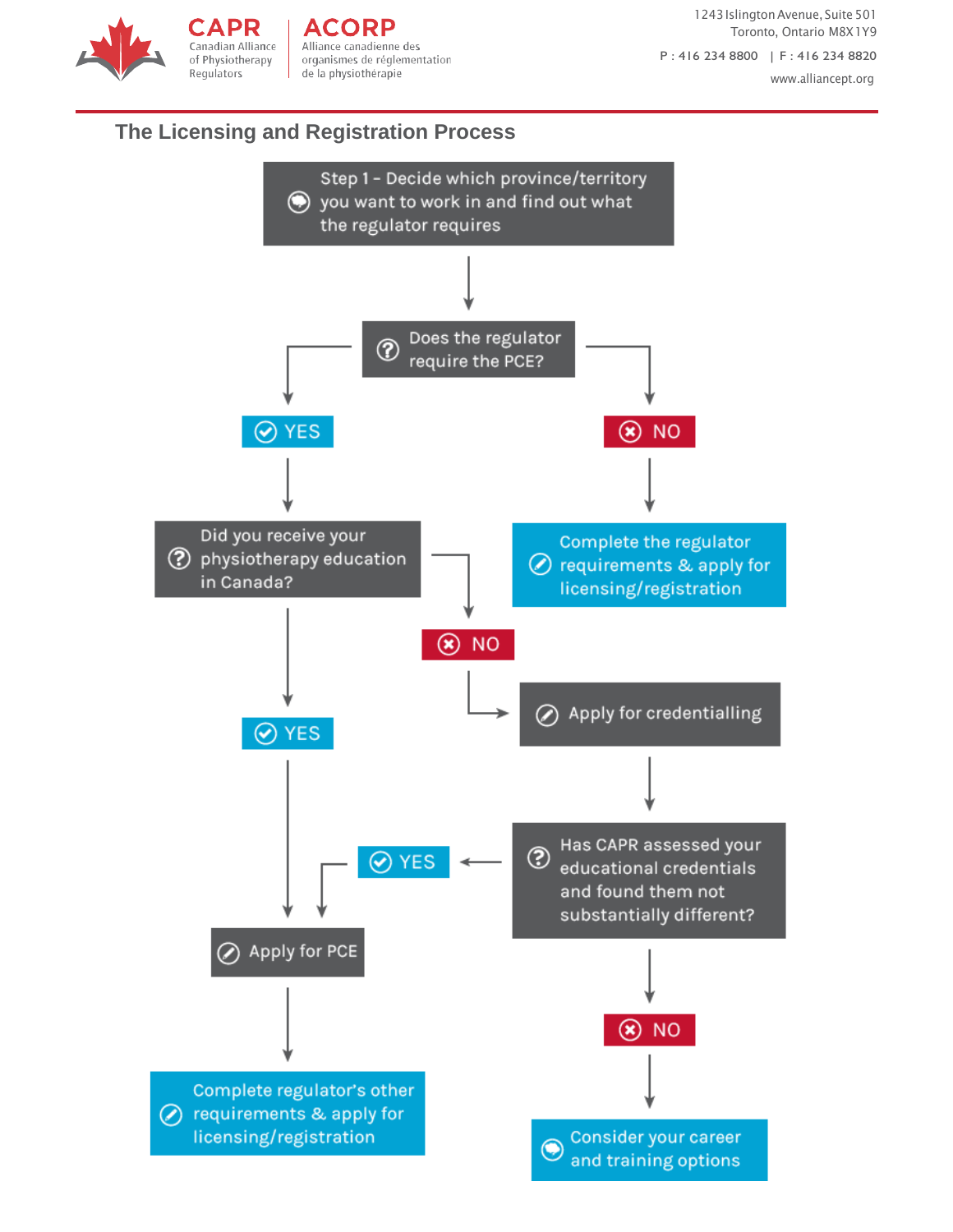

# <span id="page-5-0"></span>**Before Applying**

It is important to decide where you will live and work in Canada before applying for credentialling, because each physiotherapy regulator has specific rules and regulations.

The mandatory requirements in all provinces and the Yukon, with the exception of Québec are:

- successful completion of the credentialling process, including proof of language proficiency and,
- completion of the Physiotherapy CompetencyExamination.

Additional requirements may include:

- a jurisprudence exam that tests your knowledge of laws and rules relating to the practice of physiotherapy
- <span id="page-5-1"></span>• evidence of being of good character in jurisdictions in which you have already worked.

**Remember:** It is important to contact the individual provincial or territorial regulator prior to beginning credentialling to find out about any additional requirements for practising in your location of choice.

# **Steps During the Credentialling Process**

To determine whether or not your physiotherapy education is similar (not substantially different) to what is available in Canada, CAPR uses five criteria. For greater detail on each criterion, please refer to Policy 2.1 [-Credentialling](http://www.alliancept.org/becoming-credentialled/credentialling-policies/credentialling-standards/) Standards.

**Criterion1:VerificationofIdentitythroughauthenticandvaliddocumentation**(seealso Policy 2.3 – Fraudulent /Irregular [Documents](http://www.alliancept.org/becoming-credentialled/credentialling-policies/fraudulentirregular-documents-cheating/) and Cheating)

**Criterion 2: Completion of a university level, entry-to-practice degree in physiotherapy**

**Criterion3:Successfulcompletionofaminimumof1025hoursofsupervisedclinical practice** (see also Policy 2.10 [Supervised](http://www.alliancept.org/becoming-credentialled/credentialling-policies/supervised-clinical-practice-hours/) Clinical Practice Hours)

**Criterion 4: Fluency in either English or French** (see also Policy 2.2 - Language [Proficiency](http://www.alliancept.org/becoming-credentialled/credentialling-policies/language-proficiency-policy/) Policy)

**Criterion 5: Knowledge of the practice of physiotherapy within the Canadian healthcare system**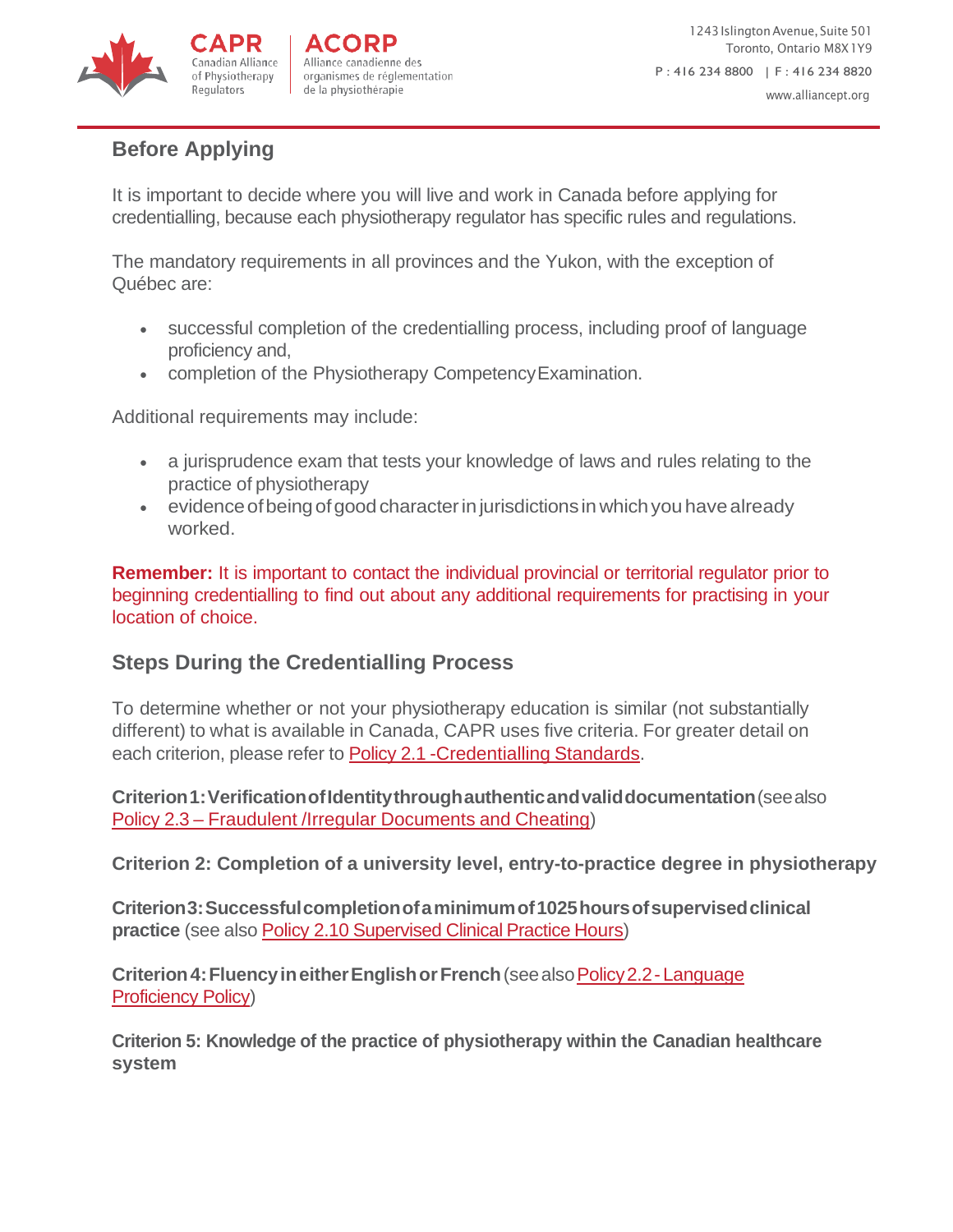

# <span id="page-6-0"></span>**[How to Send Your Application and Documents](#page-6-0)**

<span id="page-6-1"></span>To process your application, we will need all the documents listed below. Some of them you will provide, the other documents must be provided by your educational institution, and in some cases by a language testing agency. If the documents are in a language other than French or English, certified translations must be provided. With the exception of translations, only notarized copies of original documents will be accepted. CAPR makes no guarantees regarding the return of original documents if sent. (See related policies [2.4 Notarized Copies;](http://www.alliancept.org/becoming-credentialled/credentialling-policies/notarized-copies/) [2.5 Translated Documents; a](http://www.alliancept.org/becoming-credentialled/credentialling-policies/translated-documents/)nd [2.6 Incomplete Applications\). I](http://www.alliancept.org/becoming-credentialled/credentialling-policies/incomplete-applications/)f you are educated in **Bangladesh, China, Cuba, Egypt, India, Pakistan, The Philippines**or**Ukraine**,youwillberequiredtoarrangefordocumentationtobesubmitted to us from institutions other than your educational institution. Please refer to [Appendix](http://www.alliancept.org/becoming-credentialled/credentialling-policies/appendix-1/) 1 for more information.

# **[Documents You Must Send to CAPR](#page-6-1)**

### **All documents must be submitted together before your application will be processed.**

#### **1. Application Form**

The Application Form must be complete and the waiver must be signed and dated

**2. Fee**

**Credentialling fees are subject to change**. Please refer to the current credentialling fees. To apply for credentialling, please refer to the

current [Application Form. T](http://www.alliancept.org/becoming-credentialled/credentialling-forms/)he fee is payable to "Canadian Alliance of Physiotherapy Regulators" by money order, cashier's cheque, international bank draft or credit card. *Debit cards, debit credit cards and personal cheques are not accepted*. If for any reason our bank returns your payment to us (e.g. credit card declines, account overdraft) an additional \$46 charge applies. We must receive all fees before processing your application

#### **3. Identity documents**

You must send a copy of Supporting Identification Document. We need one (or more) official document(s) that have the following:

- your full legal name
- your date of birth
- your signature

If all the information we need is on one document, you do not need to submit more than one document.

You must make sure that your identity document:

• is official (i.e., issued by the government / agency authorized by the government to issue official documents),

- is valid (it is not expired), and
- can be verified with the source.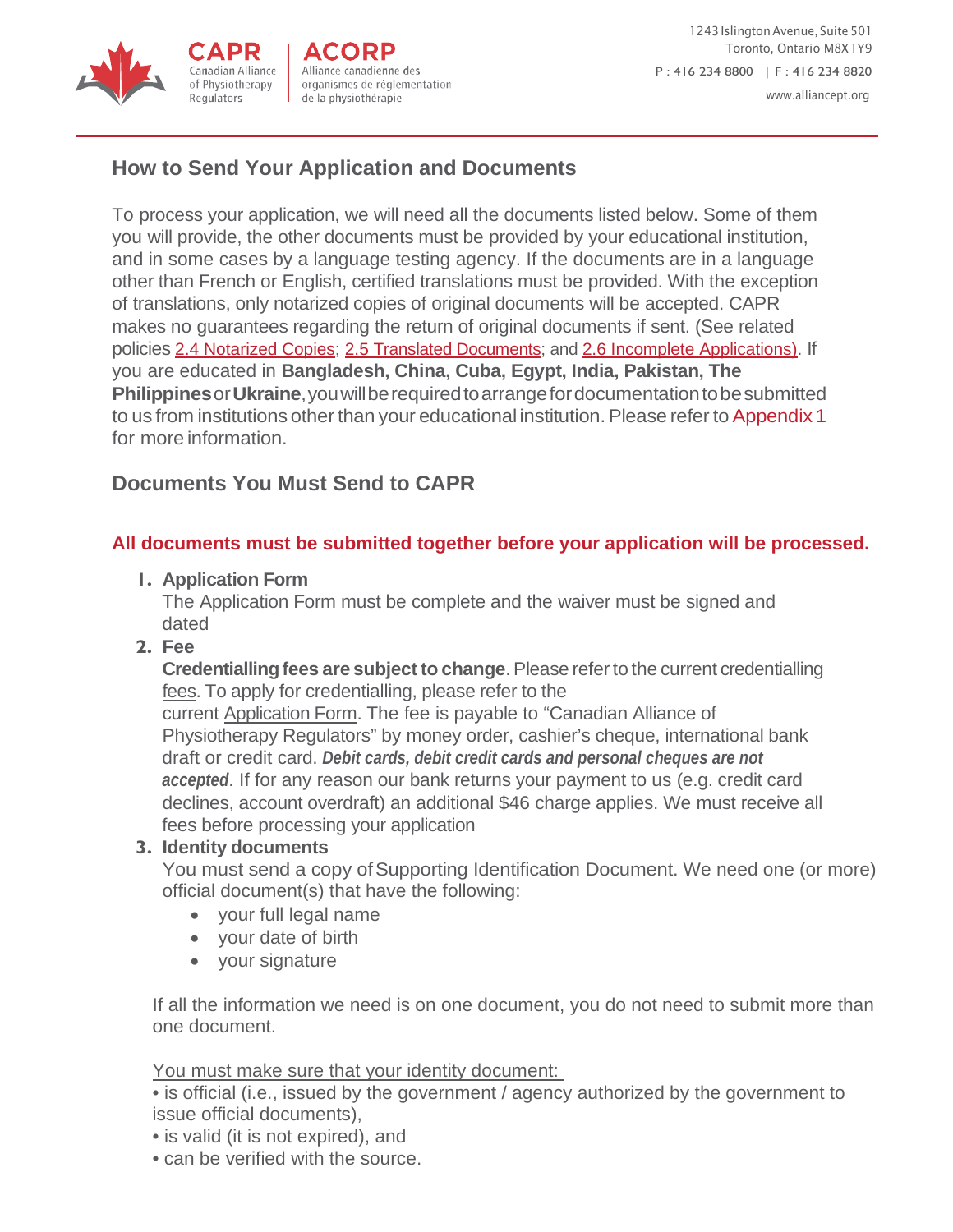We **do not** accept original documents. Please submit a copy of your identity document(s).

Here is a list of documents you can submit to support your identity:

**a.** Birth Certificate (Attach a certified translation if your Birth Certificate is in a language other than English or French.)

**b.** Passport (We do not need all the pages in your passport. We only need the pages with the required information. For example, if your photo, full legal name and your date of birth is on one page and your signature is on another page, we will need both pages.)

**c.** Canadian Citizenship Card / Canadian Citizenship Certificate

**d.** Health Card from a **Canadian** province or territory

**e.** Driving Permit (Driver's Licence) from a **Canadian** province or territory (If some of the required information is on the back of the card, send us a copy of both sides.) **f.** Identification Card from a **Canadian** province or territory (If some of the required information is on the back of the card, send us a copy of both sides.)

**g**. Canadian Immigration Record of Landing

**h.** Canadian Permanent Resident Card

**i.** Refugee Protection Claimant Document

If you do not have an official document, you, personally, must sign an affidavit that is certified by a notary public. The affidavit must indicate that the information provided is true and accurate to the best of your knowledge. The affidavit must also include:

- that the name shown on your application is your full legal name
- your date of birth
- a current photograph of you
- the reason why you don't have an official document.

#### **4. Proof of legal namechange**

You need to send this only if you have changed your legal name. If you have changedyourname,youmustsendusanotarizedcopyofthelegaldocument showing your name change (e.g. a marriage certificate).

### **5. Notarized Copy of Diploma, Degree, or Certificate**

We need a notarized copy of your university-level, entry-to-practice physiotherapy education.

### **6. Application Checklist**

This checklist indicates documents required to support your application.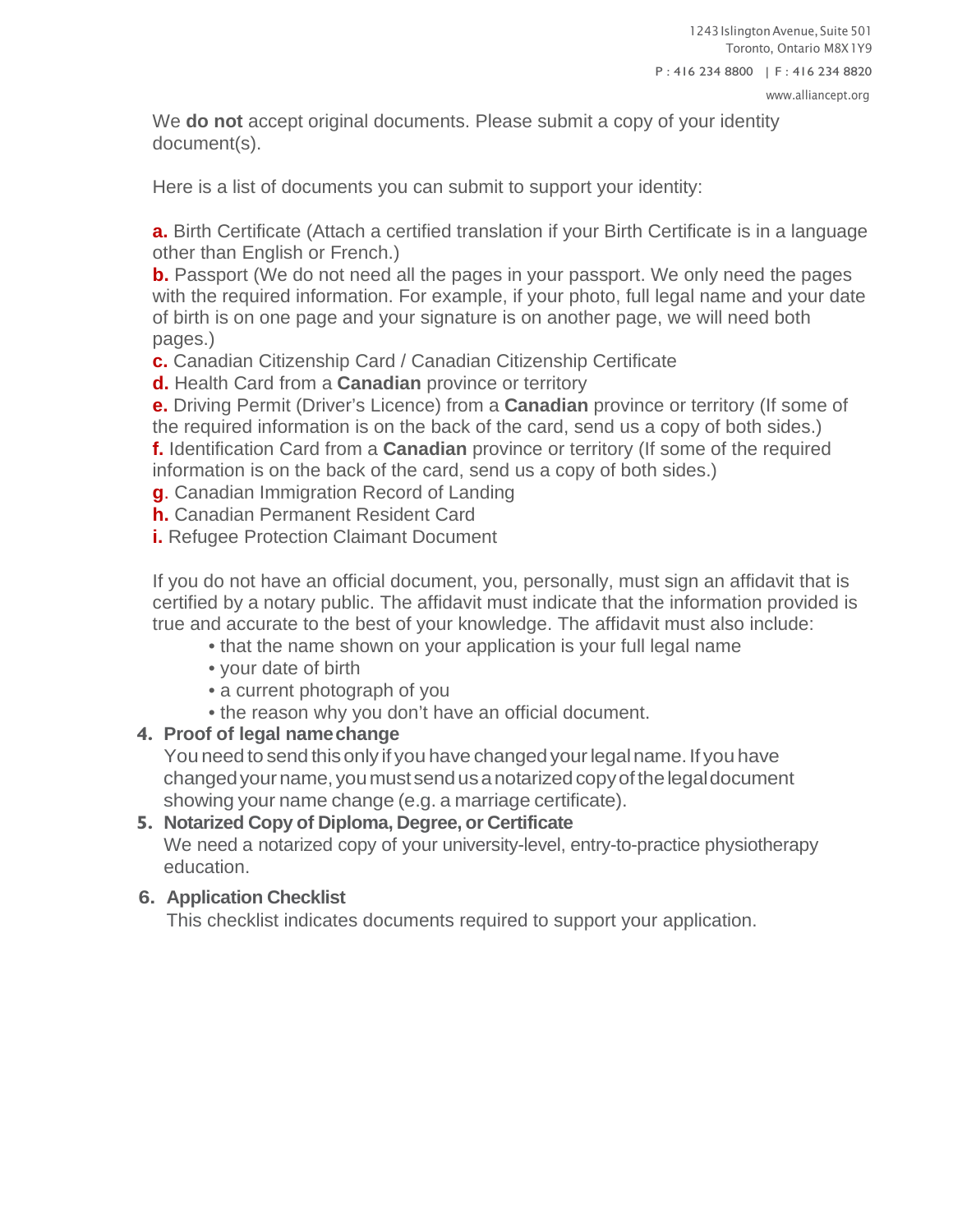

# <span id="page-8-0"></span>**[Documents Your Physiotherapy School Must Send to CAPR](#page-8-0)**

**[Thefollowingdocumentsmustbesubmittedfromyourphysiotherapyschool/](#page-8-0)  university or other noted [organization.](#page-8-0) Refer to Appendix 1 for more information [on country-specific](#page-8-0) requirements.**

#### **1. [Document Request](#page-8-0) Form**

[You must send the Document Request Form \(DRF\) to the school where you](#page-8-0)  [obtained your entry-to-practice, university level \(or equivalent\) physiotherapy](#page-8-0)  [education. This form lists all the documents your school must send to us and](#page-8-0)  [includes instructions for your school on providing them. We will keep all school](#page-8-0)  [documents for two years while waiting for the rest of your application. If your](#page-8-0)  [application is not received within two years, we will destroy the school documents.](#page-8-0)  **We will not accept** the form or the [documents](#page-8-0) listed on the form if we receive them [from anyone other than your physiotherapy school, unless otherwise noted in](#page-8-0)  [Appendix](#page-8-0) 1.

#### **2. Official [Transcript](#page-8-0)**

You must have your official transcript (also called mark sheets, [academic](#page-8-0) records [or diploma supplement\) sent to us directly from the issuing institution where you](#page-8-0)  [gained your physiotherapy credential, unless otherwise noted in Appendix 1. You](#page-8-0)  [may need to contact the records department or registrar at your university to](#page-8-0)  [request this](#page-8-0) document.

#### **3. Graduation Verification**

If your university has issued you a diploma or degree, then you must submit a notarized copy with your application. If you are applying for credentialling after you have completed all your degree requirements but **before yourgraduationceremony occurs**, you should send the Graduation Verification Form to your school along with the Document Request Form. This will allow your school to confirm that you have completed the program. CAPR will also accept an official letter from the applicant's school detailing the applicant's graduation status in lieu of the Graduation Verification Form, as long as the letter supplies all the information required by the form. (See also Policy 2.7 - Graduation [Verification\)](http://www.alliancept.org/becoming-credentialled/credentialling-policies/graduation/)

### **4. Supportingdocumentationregardingsupervisedclinicalpractice hours (e.g. placement hours or clinical practicum)**

The school must provide an attested supporting supervised clinical practice document that indicates your clinical placement (locations), dates, the areas of practice (e.g., musculoskeletal, neurological and cardiorespiratory conditions) and the hours you completed in each of your clinical placements. This document is required to support the supervised clinical practice information provided on the Document Request Form.

**For students educated in Bangladesh, India, Pakistan and The Philippines**, to fulfill this requirement the school must submit an attested copy of the clock hours documentation (also known as transcript of hours). The clock hours document must indicate the number of hours completed in supervised clinical practice.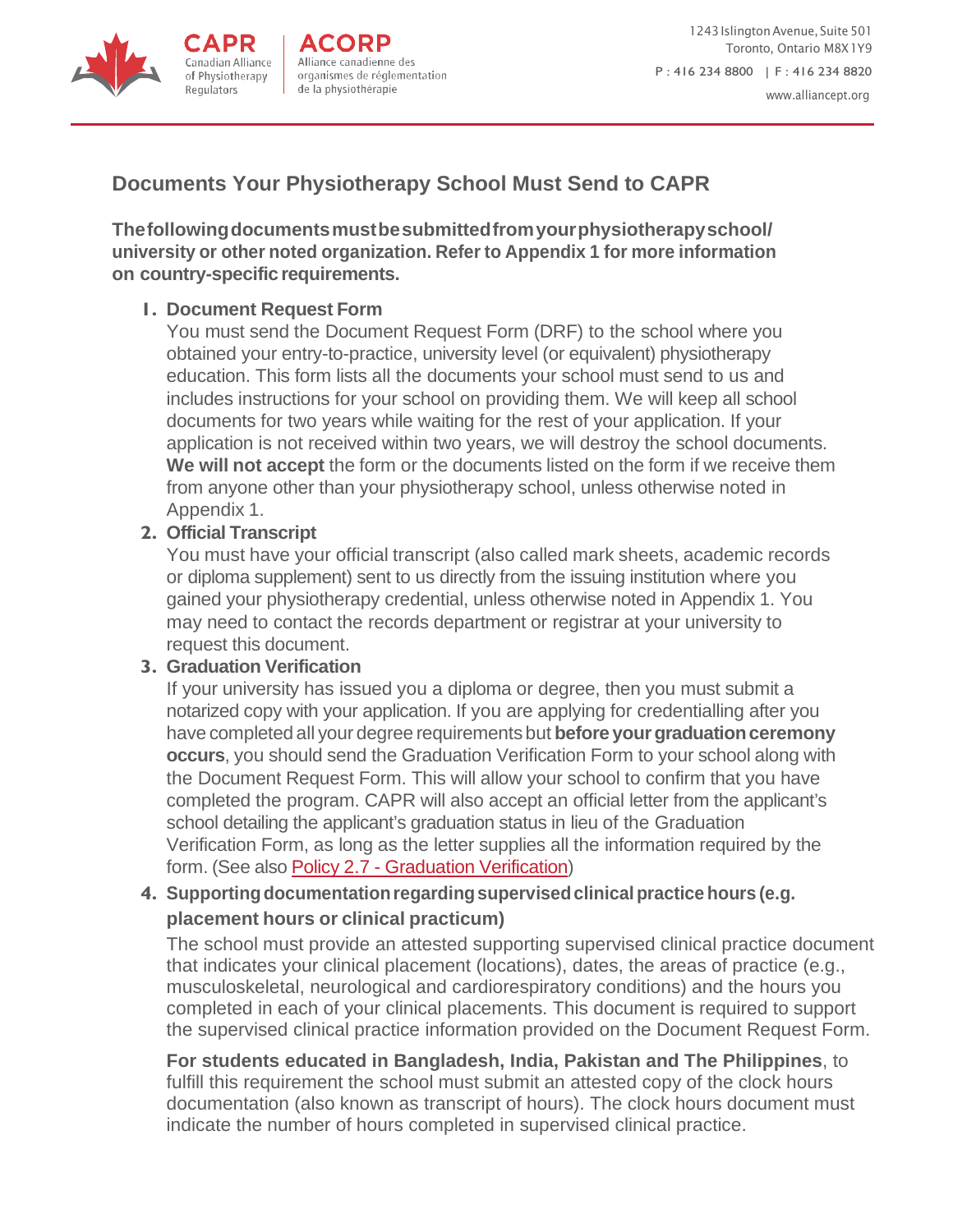

<span id="page-9-1"></span>1243 Islington Avenue, Suite 501 Toronto, Ontario M8X1Y9 P : 416 234 8800 | F : 416 234 8820 [www.alliancept.org](http://www.alliancept.org/)

# <span id="page-9-0"></span>**[Documents Other Institutions Must Send to CAPR](#page-9-0)**

<span id="page-9-2"></span>[The language testing agency must send your official language proficiency score report to](#page-9-0)  [our office. Contact the language test centre to find out how you can](#page-9-0) arrange for your [official language proficiency score report to be submitted to our office.](#page-9-0) **We will not accept** [the language test score sheet from anyone other than the issuing institution.](#page-9-0)  [While we may start your assessment before we have received your language test score](#page-9-0)  [\(where required\), we cannot complete the assessment without this information. We](#page-9-0)  [strongly advise that you arrange to have your language test scores submitted at the same](#page-9-0)  [time that you arrange to have your school documents submitted. Without the language](#page-9-0)  [test information, we cannot complete your assessment; your assessment will be](#page-9-0)  [considered incomplete, which will delay your final Credentialling assessment results.](#page-9-0)

### **[Incomplete Applications](#page-9-1)**

If you submit an incomplete application package, it will be returned unevaluated to you. Please ensure that you have enclosed all necessary documents in your application package, as listed on the Application Checklist, before you submit your application package to CAPR. (See also Policy 2.6 - Incomplete [Applications\)](http://www.alliancept.org/becoming-credentialled/credentialling-policies/incomplete-applications/)

### **[Notarized Copies](#page-9-2)**

<span id="page-9-3"></span>CAPR **does NOT accept original documents** in credentialling application packages.If you send original documents, CAPR makes no guarantees of the safe return or storage of those documents, and we will consider your application incomplete. All noted documents sent to us must be notarized copies (with the exception of certified translations).(See also Policy 2.4 – [Notarized](http://www.alliancept.org/becoming-credentialled/credentialling-policies/notarized-copies/) Copies)

#### **[Translated Documents](#page-9-3)**

If you submitdocuments to CAPR in a language otherthanEnglish or French, these documents must be sent with a translation. CAPR will only accept translations performed by a certified or 'official' translator. (See also Policy 2.5 – Translated [Documents\)](http://www.alliancept.org/becoming-credentialled/credentialling-policies/translated-documents/) To search for certified translation organizations, [click here.](http://www.fit-ift.org/)

There are three ways that translated documents can be submitted to CAPR:

#### **Method 1**

You, or your representatives, can have the documents that would normally be acceptable to be received from the applicant (e.g. Degree, identity documents) translated by a certified translator and then sent to us as part of your application package: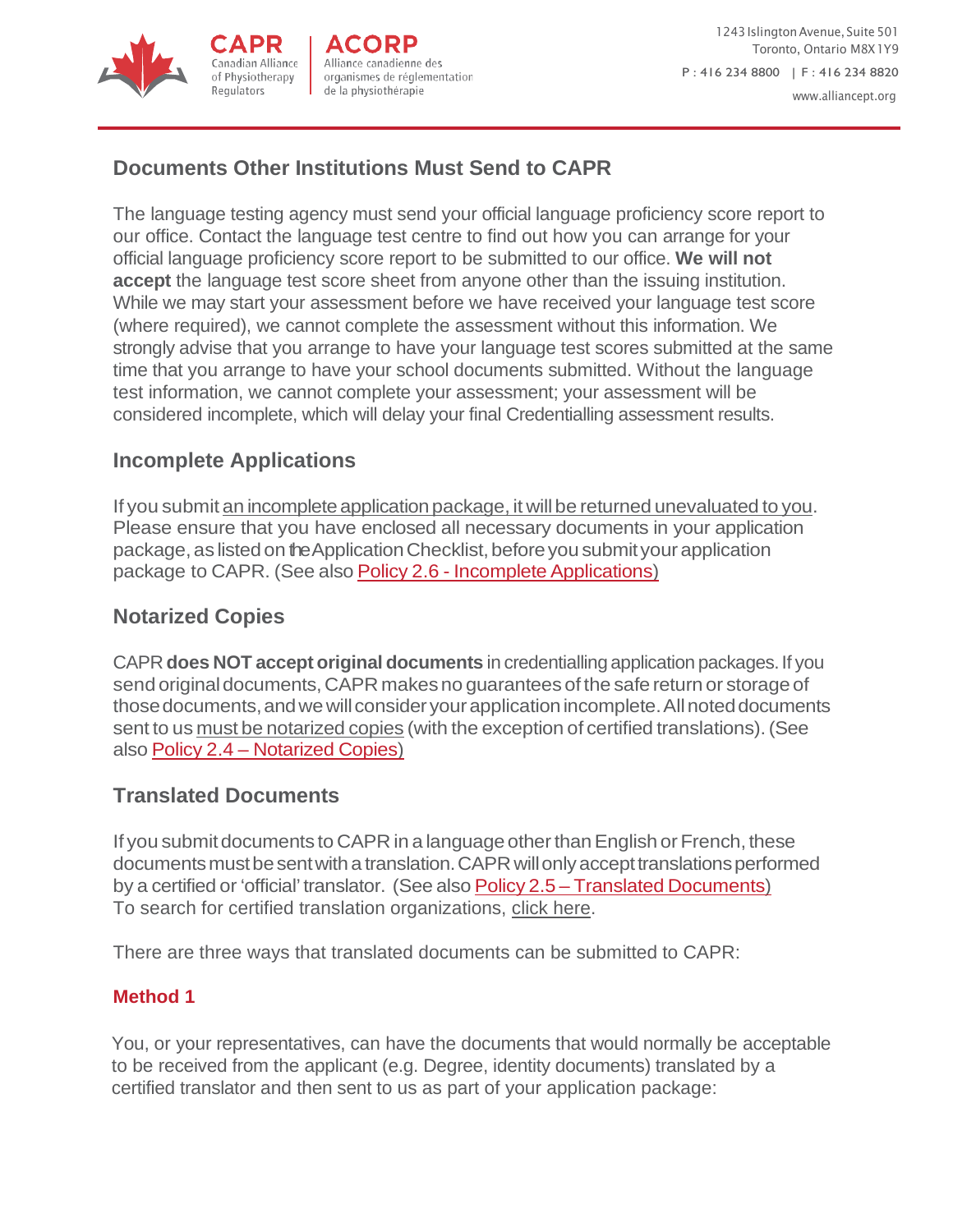

- 1. Take the original documents in the native/original language to a Notary Public
- 2. Ask the Notary Public to make copies of your native/original language documents and notarize thecopies
- 3. Send these notarized documents to a certified translator
- 4. Ask the translator to translate the documents word for word. The certified translator must attach the notarized documents in the original language to the certified translation
- 5. Send the translated documents you received from the certified translator along with the notarized copies of the original language documents to us. We need the original translation. We will not accept a copy of the translated document even if you have the copy notarized.

# **Method 2**

A university can forward documents translated by that university's official translator, along with the documents in the original language, directly to CAPR:

- 1. You can request that the school sends documents to CAPR
- <span id="page-10-1"></span>2. CAPR will accept the documents and their translations directly from the school, as translated by the school's officially appointed translator.

# **Method 3**

A university can forward **un-translated** documents, which will then be forwarded to you to be translated by a certified translator and then sent directly to CAPR:

- <span id="page-10-0"></span>1. Your school can send un-translated documents to CAPR
- 2. CAPR marked photocopies of the un-translated documents are sent to you
- 3. You must take the marked photocopies to a certified translator
- 4. The certified translator sends the translation directly to CAPR, along with the marked photocopies.

CAPR will not accept notarized copies of translations. All translations received by CAPR must be originals.

# **[Fraudulent or Irregular Documents or Cheating](#page-10-1)**

All documents that you or your representatives submit to CAPR will be checked to ensure that they are valid. If your application contains fraudulent documents or evidence of cheating, your application will be closed, your application fee will not be refunded and we will notify partner organizations affected. For further information, see [Policy 2.3](http://www.alliancept.org/becoming-credentialled/credentialling-policies/fraudulentirregular-documents-cheating/) -[Fraudulent/Irregular Documents andCheating.](http://www.alliancept.org/becoming-credentialled/credentialling-policies/fraudulentirregular-documents-cheating/)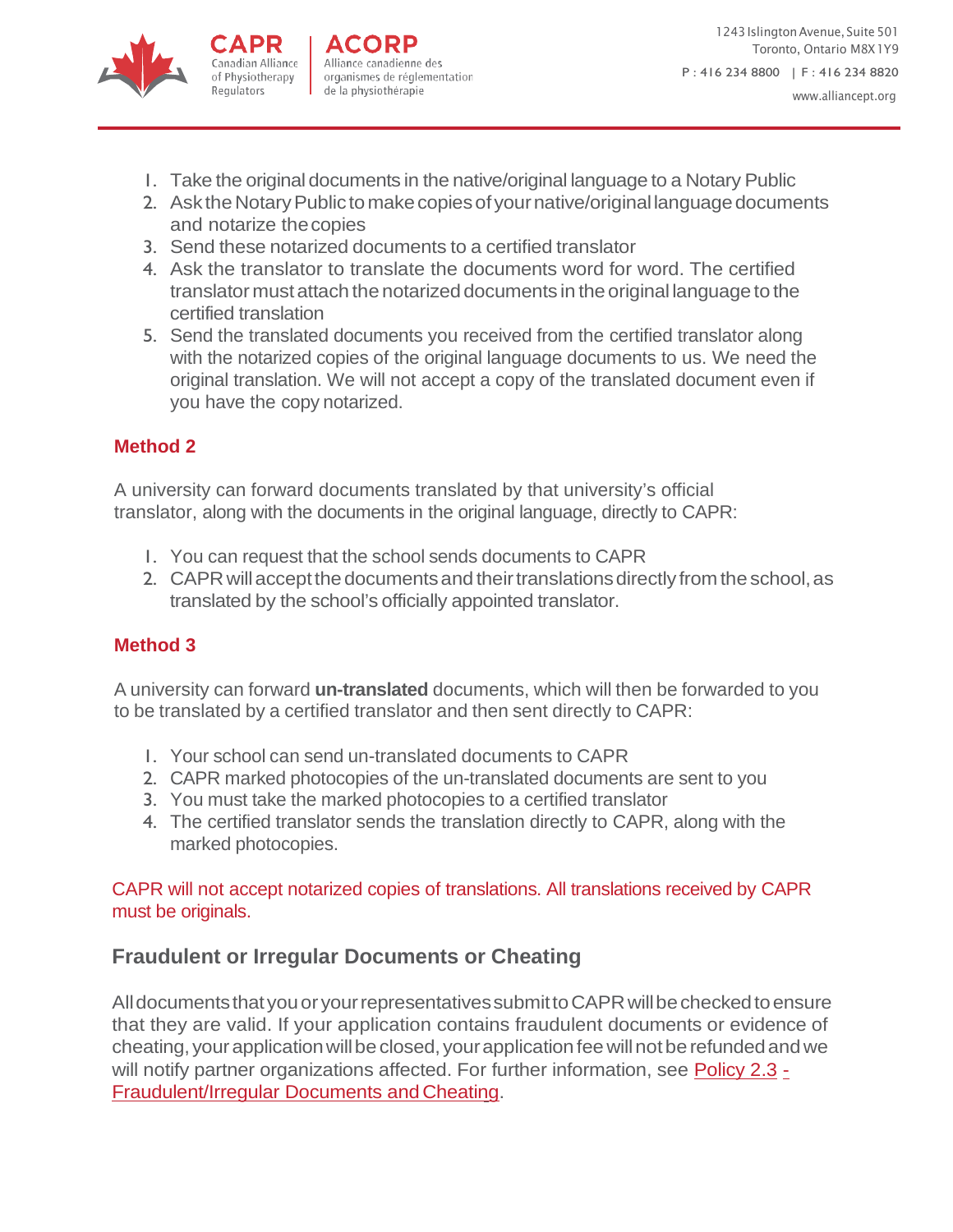Regulators

<span id="page-11-1"></span>

# <span id="page-11-0"></span>**[Acknowledgement and Status of Application](#page-11-0)**

Once we have processed your application and documents, we will assign you a Client ID number and email it to you.

Credentialling Status updates will no longer be available on the website as of October 22, 2020. CAPR is in the process of transitioning to an electronic database, and applicants will be able to view real-time status updates through a client portal beginning in 2022. CAPR will provide detailed information about how to use the client portal when it is operational.

For Credentialling Status updates during the transition period, please contact our Client Services Coordinators or your Credentialling Officer directly.

### **[Acknowledgement of Documents](#page-11-0)**

[The Client Services Team will check all the documents received for your assessment. If](#page-11-0)  [the documents are not in the format we need, we will send you a document checklist](#page-11-0)  [with instructions on how to submit your documents correctly. Once all documents have](#page-11-0) [been received in the proper format, your file will be considered 'Inventory Complete'. At](#page-11-0)  [this point we will begin your assessment.](#page-11-0)

### **[Communication with Applicants](#page-11-1)**

If you want to know that we have received your application and documents, you can:

- send them by registered mail or use a courier service that gives you confirmation, or
- contact the credentialling team by telephone oremail.

If you have any questions about the application you have submitted or will submit, please contact the CAPR Client Services Team by email at [credentialling@alliancept.org o](mailto:credentialling@alliancept.org)r by phone at 416.234.8800.

After your application is received and accepted in our office, and your credentialling payment has been processed, your application along with any other documents we received in your name will be reviewed. We will then send you an update by email, along with an email confirmation of receipt of your application with your Client ID number once the application is reviewed. The update will detail the documents we have received and advise you of any documents or corrections we still require before your assessment can begin. When we receive additional documentation for your file, we will process it, and send you another update by email.

If you have any questions about your assessment after you have received your assessment results, you can contact your Credentialling Officer. You will be assigned a Credentialling Officer once your assessment results are released to you.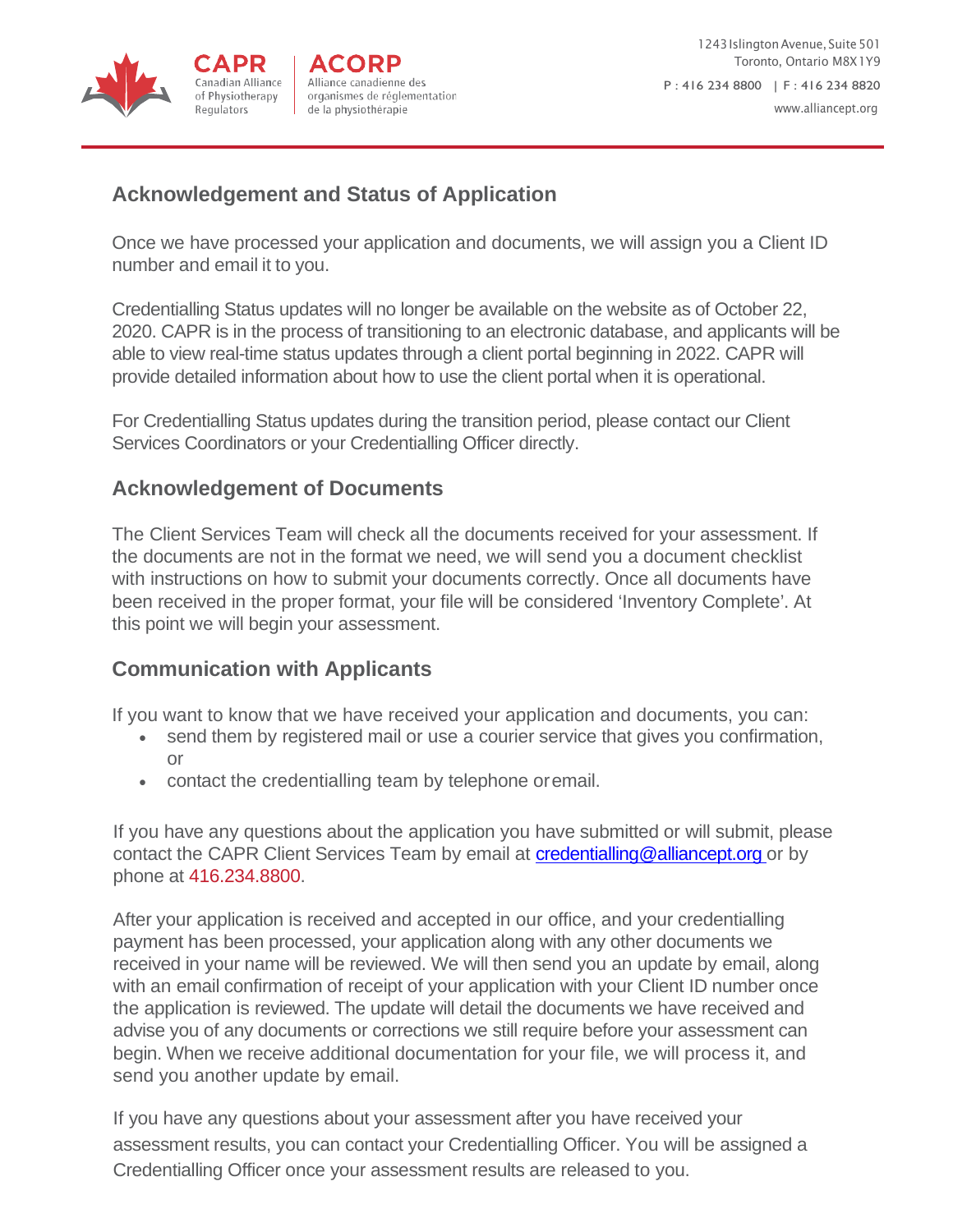

# <span id="page-12-0"></span>**[Assessment Process](#page-12-0)**

When we have received all the required documents and your file is ready for assessment, we may work with credential assessment agencies to evaluate your file.

During this process, we will determine if we have a precedent case that we can use to assessyoureducationandqualifications.Aprecedentcasemeanswehave completed a credential review of an applicant from the same physiotherapy program as you, who graduated in the same year as you did, with a similar course of study, using the same credentiallingstandards.Ifwehaveaprecedentcase,wewillassess your file using the precedent file. If we determine that we do not have a precedent case, we will first send your file to one of the credential assessment agencies we work with to determine the level and focus of your education and the recognition status of the institution.

<span id="page-12-1"></span>If you have applied for immigration to Canada as of May 2013 as the principal applicant in the [Federal Skilled Worker Program, y](http://www.alliancept.org/becoming-credentialled/credentialling-faqs/)ou may be able to complete part of our credentialling process with your immigration assessment. This may reduce your overall credentiallingtime.Formoreinformation,pleaseseethegovernmentofCanadawebsite: [http://www.cic.gc.ca](http://www.cic.gc.ca/)

A Credentialling Officer will assess the rest of your file for valid identification and documentation, supervised clinical practice hours, language proficiency, and evidence of knowledge of physiotherapy practice in the Canadian healthcare context.

# **Outcomes of the Credentialling Process**

The possible assessment results from the credentialling process include:

- **EducationisnotsubstantiallydifferentfromCanadianeducation:**Youwouldbe eligible for the Physiotherapy Competency Examination (PCE). You must complete your first attempt at the written component of the PCE before your eligibility expires, as indicated on your letter. You will have two years from the date of your written confirmation of eligibility letter to attempt the PCE.
- **Minorgapsinacademiccredentials:**Ifminorgapsarefoundinyour assessment, you will be given an opportunity to provide information about your identified gaps. We will give you a deadline to arrange for this information to be sent to our office. Minor gaps include but are not limited to:
	- o you do not meet the required hours of supervised clinical practice
	- o you have not submitted a language test
	- o your identity documents and/or other details from your school documents require further clarification
	- o you need to complete the Knowledge of Physiotherapy Practice within the Canadian Healthcare System requirement
	- o you are a recent graduate and we have not yet received yourfinal notarized degree certificate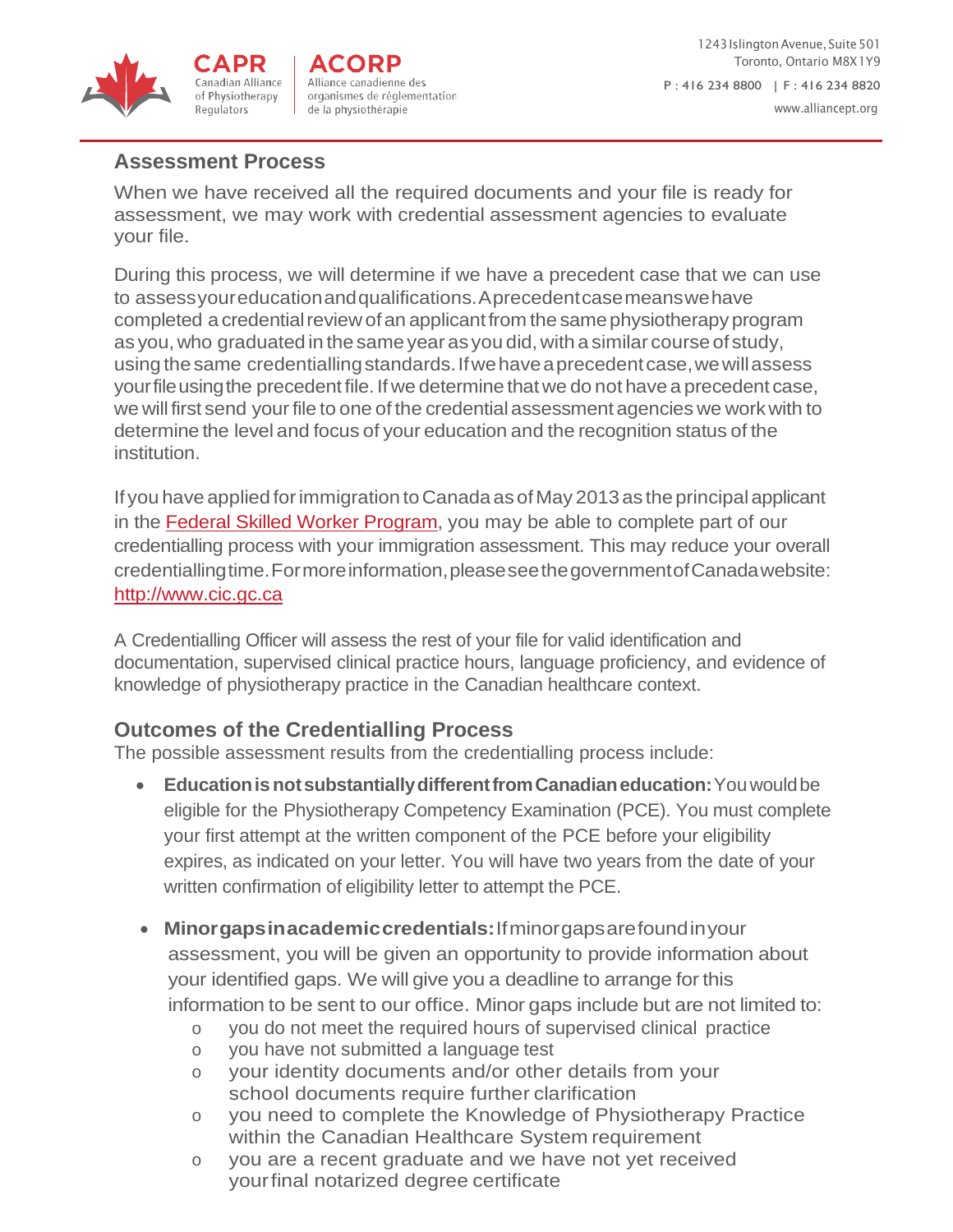

Canadian Alliance

of Physiotherapy

<span id="page-13-2"></span>Regulators

- <span id="page-13-1"></span>**Major gaps in academic credentials:** You will be informed that your credentials and qualifications are **substantially different**, you are not eligible to apply for the PCE. Major gaps are:
	- o your physiotherapy education is not at university-level or
	- o your physiotherapy education is not at entry-to-practice level or
	- o your education is not in physiotherapy or
	- o you completed less than 820 hours of university-level supervised clinical practice as part of your formal physiotherapy education.

<span id="page-13-0"></span>If you disagree with the outcome of your assessment, you may apply to have an Administrative Reconsideration. For more information, please contact your Credentialling Officer.

# **Knowledge of the Practice of Physiotherapy within the Canadian Healthcare System**

If you are educated outside of Canada, you must complete a course on the Knowledge of the Practice of Physiotherapy within the Canadian Healthcare System. This course must include a formal method of evaluation.

Online and in-class course options are available from multiple Canadian universities and can be started during the credentialling process. We will send you information on available course options after you apply forcredentialling.

# **Provisional Eligibility to Take the Exam**

You may be eligible to apply for the next available administration of the Written ComponentofthePhysiotherapyCompetencyExam if you have successfully completed all of the credentialling requirementsexcept"KnowledgeofthePracticeof Physiotherapy within the Canadian Healthcare System" and we have received confirmation that you are enrolled in a course to fulfill this requirement. You can contact your Credentialling Officer for more information once your results are released.

# **[Steps after the Credentialling Process](#page-13-1)**

# **[Physiotherapy Competency Examination](#page-13-1)**

All provincial and territorial regulators (except Québec[1]) require applicants to take [the Physiotherapy Competency Examination \(PCE\) to become a licensed](#page-13-1)  [physiotherapist in Canada. CAPR administers the PCE. If we decide that your](#page-13-1)  [education and qualifications are](#page-13-1) not substantially different from that of a [Canadian-educated](#page-13-1) physiotherapist, you will be eligible to take the PCE.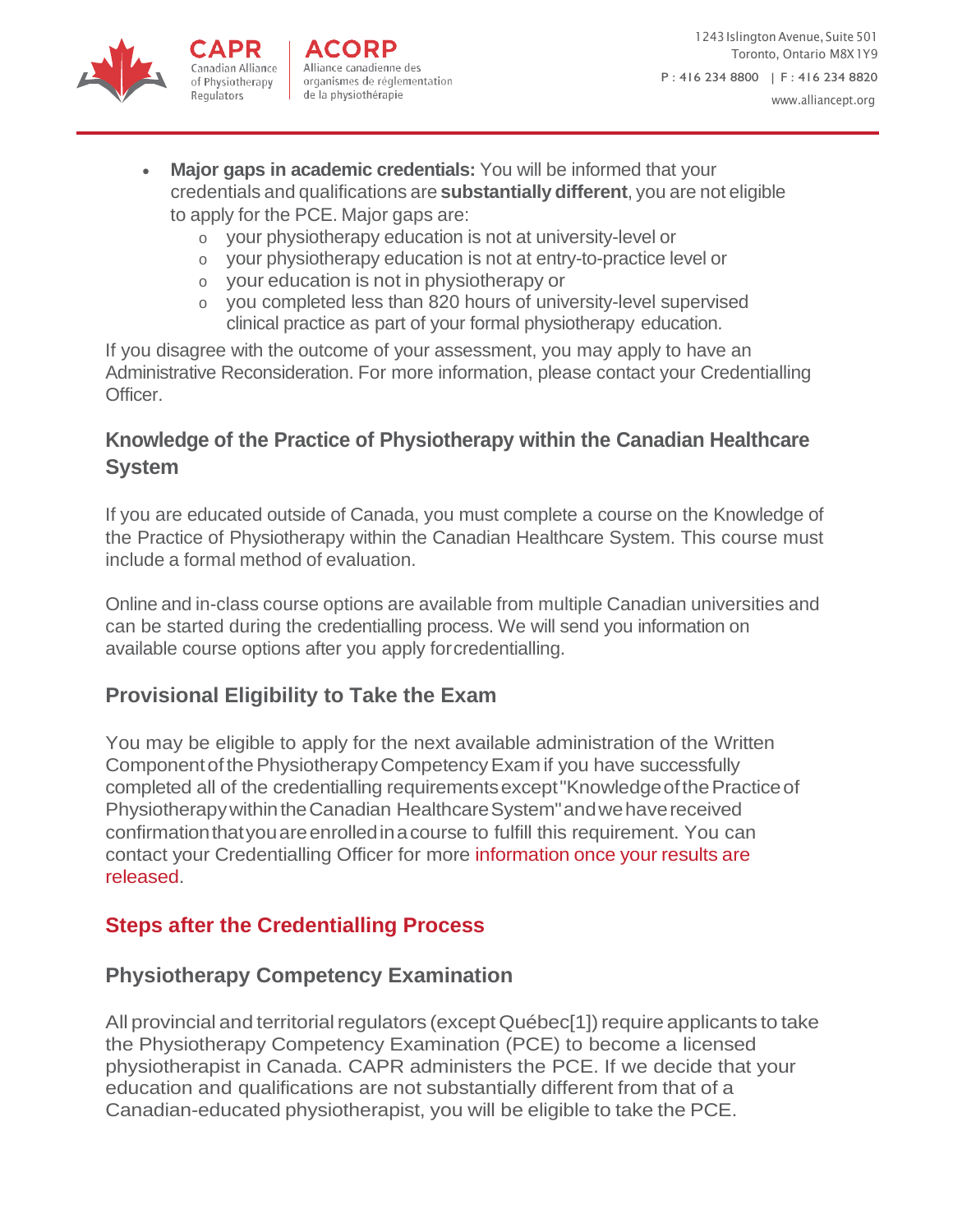

Regulators



We will send a copy of your successful result letter to the Exam department. You can apply for the next available administration of the examination once you receive your Successful Results letter or a Provisional Eligibility letter (see Provisional Eligibility to Take theExam,above).

For more information about the exam, visit our [website](http://www.alliancept.org/taking-the-exam/) and download the current [PCE](http://www.alliancept.org/taking-the-exam/exam-application-information/exam-policies/) [Exam Policies](http://www.alliancept.org/taking-the-exam/exam-application-information/exam-policies/) and the [Exam Registration Guide.](https://www.alliancept.org/taking-the-exam/exam-application-information/exam-registration-guide/)

<span id="page-14-0"></span>You have two years from your successful result letter to address any outstanding issues – such as completing coursework regarding Knowledge of the Practice of Physiotherapy within the Canadian healthcare System – and attempt the written component of the PCE for the first time.

Failure to address any outstanding issues [and make your first attempt of the w](#page-13-2)ritten exam within the two-year eligibility period will result in your file being closed. To re-open your file, you will need to apply for a Re-opened File Review. There is a fee for this, and due to changing standards, there is no guarantee that you will continue to be eligible (see Policy 2.9 – [Expiration of Credentialling](http://www.alliancept.org/becoming-credentialled/credentialling-policies/expiration-credentialling-results/) Results[\)](http://www.alliancept.org/becoming-credentialled/credentialling-policies/expiration-credentialling-results/).

<span id="page-14-1"></span>**[1] Québec has similar requirements based on Québec-specific provincial legislation.**

### **Provisional Licensing**

Some regulators may be able to grant you a temporary, restricted or supervised licence to practice physiotherapy between the time of your successful completion of the credentialling process and the completion of the PCE. Please contact your local regulator for details.

If you want us to provide a regulator with verification that you have completed credentialling and are eligible to take the exam, please complete and send the Verification Request Form to CAPR. We will send verification within ten business days of receiving the form.

#### **Licensing or Registration by Your Provincial or Territorial Regulator**

Once you have passed the PCE and have fulfilled all of the requirements of the regulator in the province or territory in which you want to practise, you can apply to that regulator to become a fully licenced or registered physiotherapist.

#### **Refunds**

An application is valid for one year from the date it is received by CAPR. If either you or your educational institution do not send us the required documents within one year, we will close your file and you will lose your fees. If you still wish to proceed with Credentialling you may be required to submit a new application and pay the full current Credentialling fee.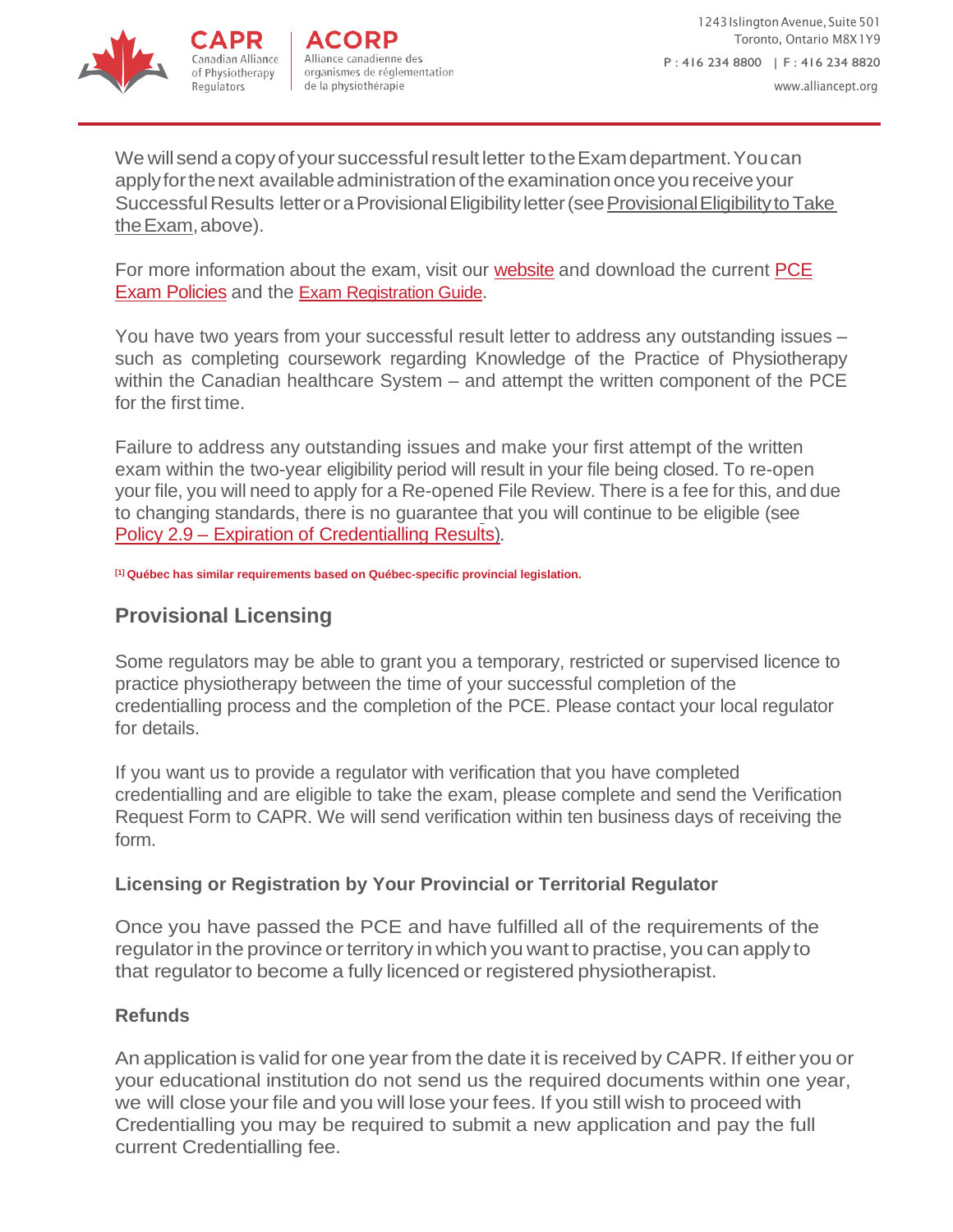



<span id="page-15-0"></span>If you send CAPR more money than is required, CAPR will return the remainder to you after all credentialling fees have been deducted. All other fees are non-refundable. However, you may send us a written request for a partial refund if you have to withdraw or cancel your application due to extenuating circumstances.

# **Privacy Policy**

APR

Regulators

CAPR is committed to collecting, using and disclosing the personal information of the credentialling applicants responsibly and only to the extent necessary to provide effective services. We are also committed to adhering to the principles of the *Personal Information and Protection of Electronic Documents Act, 2000 (PIPEDA), and to lettin[g](http://www.alliancept.org/privacy/)* you know what we do with your information. For more information, please see the **Privacy** Policy [posted on our](http://www.alliancept.org/privacy/) website.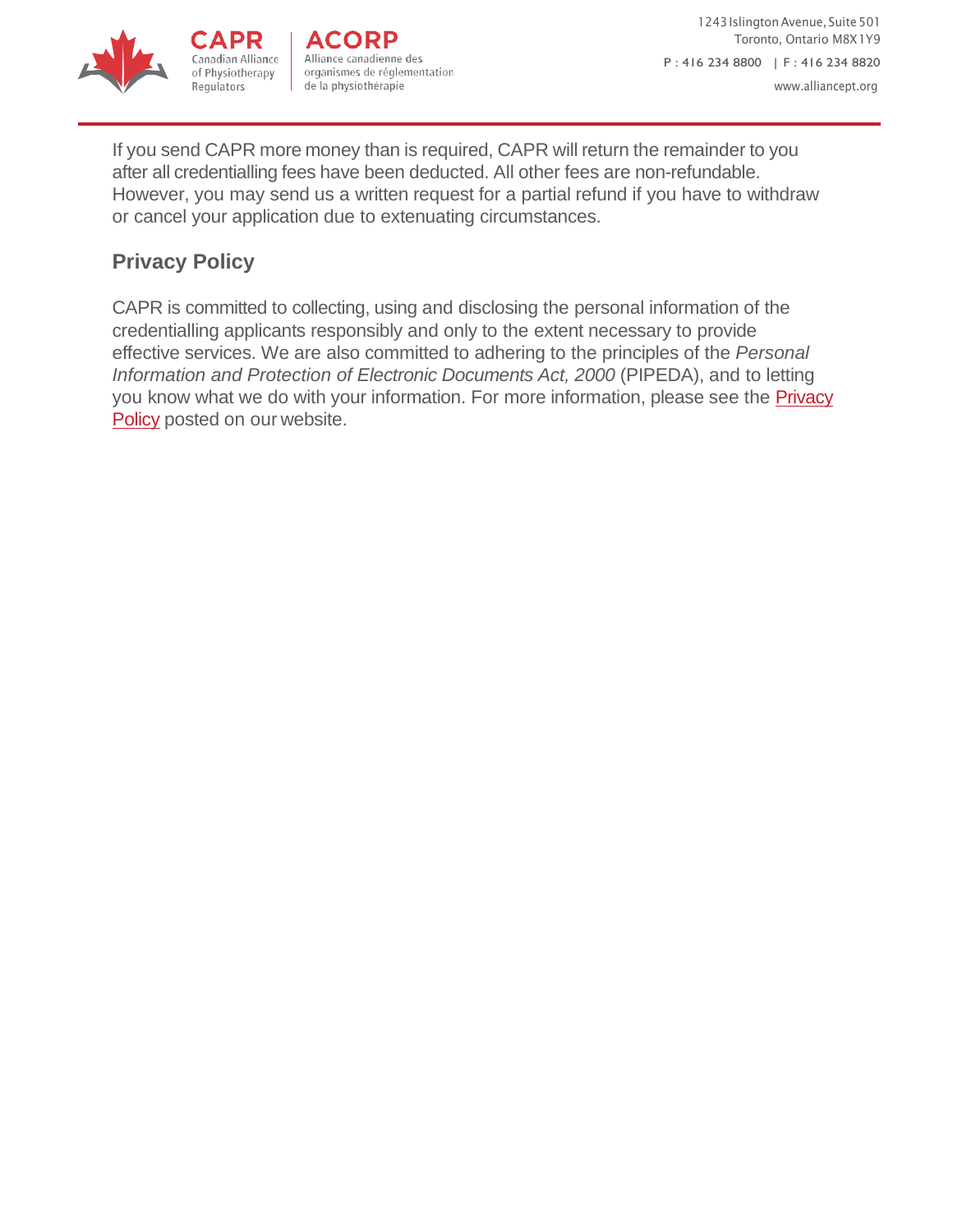

1243 Islington Avenue, Suite 501 Toronto, Ontario M8X1Y9 P : 416 234 8800 | F : 416 234 8820 [www.alliancept.org](http://www.alliancept.org/)

### <span id="page-16-0"></span>**Glossary**

#### **Academic record**

of Physiotherapy

Regulators

An official document or a record of a student's enrolment, progress, and achievement within an educational institution. It identifies courses taken (title and course number), credits and grades achieved, and credentials earned. It may include information about work terms/industrial placement, thesis and research, and the final award conferred.

#### **Accreditation**

Approval of the academic standards of an educational program or institution by an independent designated regulatory or accrediting authority.

#### **Accrediting body**

A designated competent authority legally entitled to accredit an institution, program, or module of study within the context of an education system. Accrediting bodies can be (but are not necessarily)mandatedbylegislationorbyregulatorybodiesandcanconsistof government representatives, stakeholder representatives, external academic experts, and professional regulatory bodies.

In Canada, Physiotherapy Education Accreditation Canada (PEAC) conducts accreditation reviews of Canada's fourteen Physiotherapist education programs. All physiotherapist programs in Canada currently hold an accredited status.

#### **Affidavit**

A written declaration on oath made before a legally authorized official.

#### **Award**

A generic term for qualifications earned through successful completion of a program of studies.

#### **Bridging program**

A set of courses designed specifically to provide a person who already possesses certain qualificationswith the additional abilities and knowledgerequired for admission into a specific program.

#### **Certified translation**

A translation of a document conducted by a certified translator who is certified by a government organization such as the Association of Translators and Interpreters of Ontario. For international translators, CAPR's standard is a translator who has been certified by a member organization of the International Federation of Translators.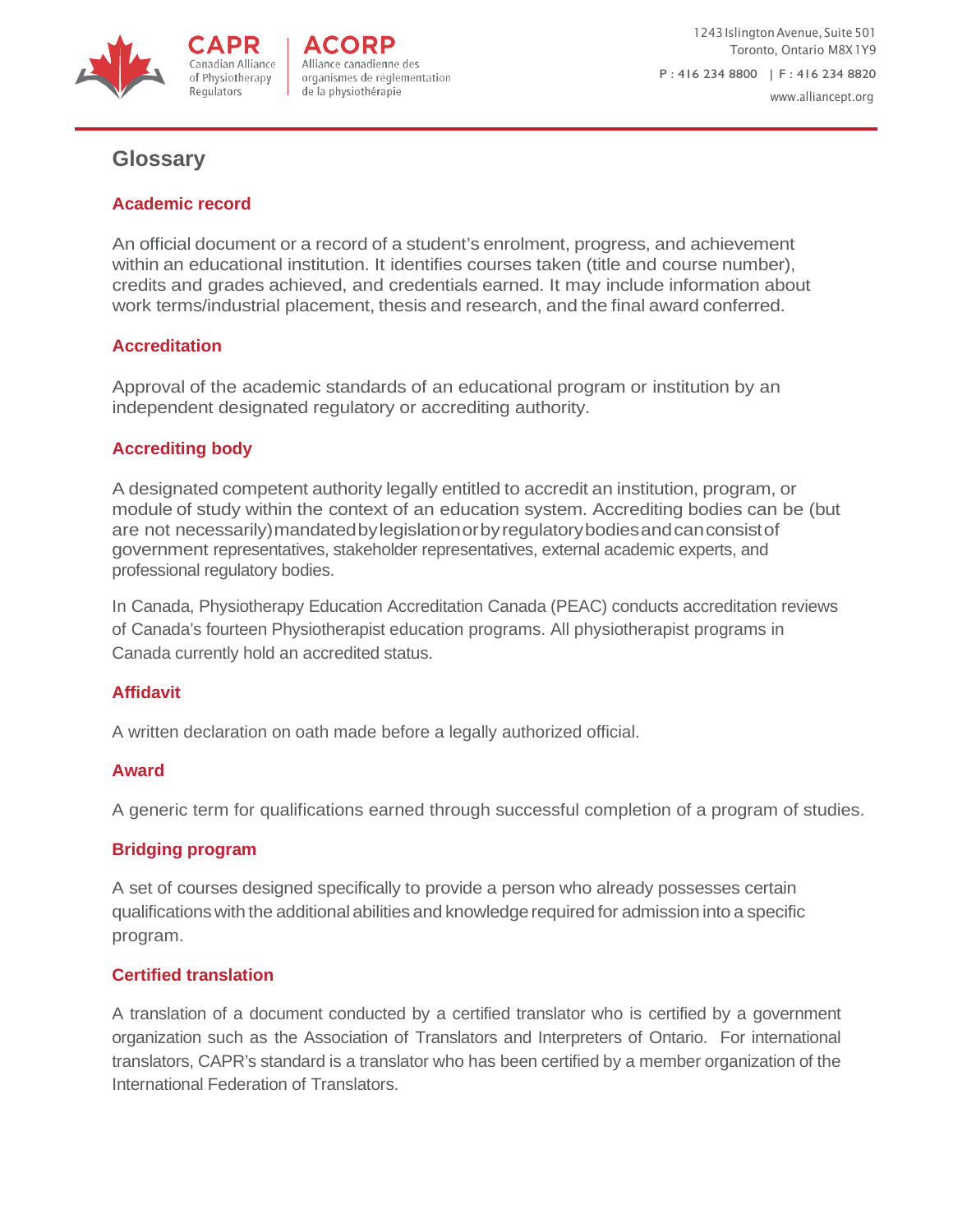

1243 Islington Avenue, Suite 501 Toronto, Ontario M8X1Y9 P : 416 234 8800 | F : 416 234 8820 [www.alliancept.org](http://www.alliancept.org/)

#### **Certified translated copy**

of Physiotherapy Regulators

A copy of a document that was in a language other than English or French, but that has been translated word for word to English or French by a certified translator. The certified translator must translate from the original document or from a notarized copy of the original document, and then must officially sign or stamp the translated copy.

#### **Competence**

A demonstrated ability to apply knowledge or skills, and where relevant, demonstrated personal attributes, as defined by, or that meet or exceed, a standard of performance.

#### **Credential**

A documented evidence of learning based on completion of a recognized program of study.

#### **Credential Assessment Body**

An organization that assesses international credentials and qualifications. In Canada, this includes regulatory bodies, postsecondary institutions, trades and professions, and provincial and other academic credential assessment services.

#### **Credentialling**

The process of examining a credential/assessing the educational credentials and qualifications of physiotherapists educated outside Canada, also known as the Educational Credentials and QualificationsAssessment.IfyouareaphysiotherapisteducatedoutsideofCanadaandyouwant to become licenced or registered in most provinces and territories in Canada, you must have your educational credentials and qualifications assessed by CAPR. (We sometimes refer to this as "going through the credentialling process.")

#### **Credit**

A unit used to express the value of a course or other training activity in relation to the total requirements for a degree, diploma, or certificate, usually measured in hours of study or achievement of threshold standard or both.

#### **Degree**

A title awarded by a university or other authorized academic institution for successful completion of a program of academic study.

#### **Degree mill**

An organization that uses the names of non-existent universities or establishes a university without proper authorization to sell documents that are not supported by appropriate study or examinations.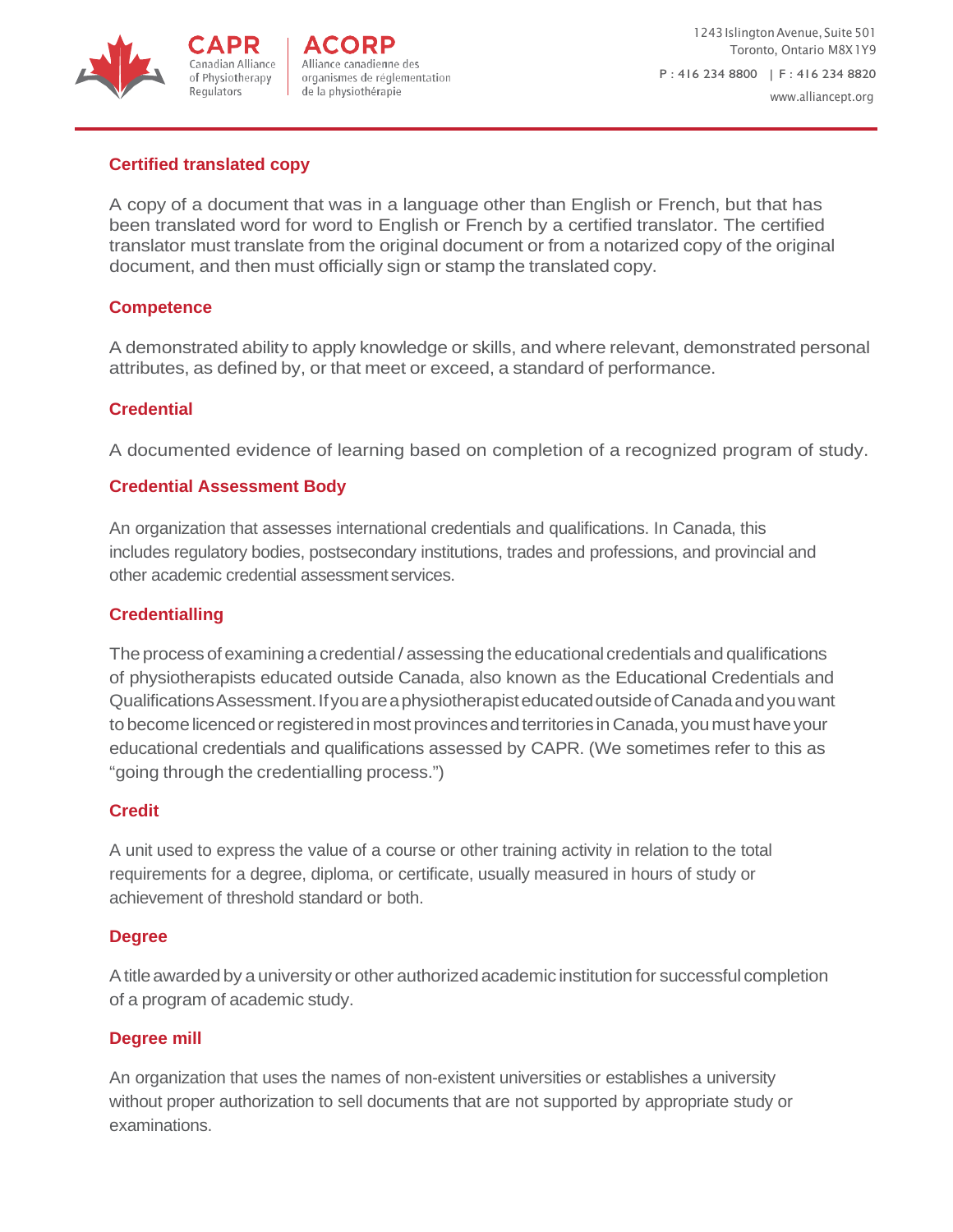

1243 Islington Avenue, Suite 501 Toronto, Ontario M8X1Y9 P : 416 234 8800 | F : 416 234 8820 [www.alliancept.org](http://www.alliancept.org/)

#### **Diploma mill**

An organization that sells documents not supported by appropriate study or examinations that operates without the supervision of a state or professional agency. It issues diplomas that are either fraudulent or, because the school does not meet proper standards, worthless.

#### **Diploma Supplement**

Canadian Allianceof Physiotherapy

Regulators

AdocumentproducedbynationalinstitutionsinmanyEuropeancountriesthatis appended to credentials and provides a description of the nature, level, context, content, and status of studies pursued and successfully completed by the holder of the credential. Attached to the diploma supplement is a description of the national higher educationsystemwithinwhichtheindividual named on the original qualification graduated.

#### **Entry to Practice – Entry-level Education in Physiotherapy**

The formal physiotherapy education, which once completed, prepares a graduate to practice as a physiotherapist in the country where the education was completed.

#### **Equivalency**

A relationship of parity established between one system, jurisdiction or institution and another with respect to the value and significance of courses, diplomas, certificates, degrees or credentials. Recognized equality of value between courses, programs, parts of programs, diplomas or forms oftraining.

#### **Fraudulent credential / document**

Adocument that has been modified or reproduced without authorization of the original issuing body.Afraudulent document is also considered forged if it is claimed that it was issued by a legal entity that did not issue it. Fraudulent credential or fraudulent document modifications may include:

- The addition of subjects or statements or information to an academic credential or academic records or a document (identity documents, membership certificate, etc.)
- The alteration of grades or examination results on an academic credential or transcript or the alteration of any information on a document
- The substitution of names on an academic credential or academic records (whereby the academic information is true and accurate but pertains to a different individual) or substitution of information on a document
- The counterfeiting of an entire credential or an academic record or a document

#### **Higher Education**

Formal education that follows secondary education.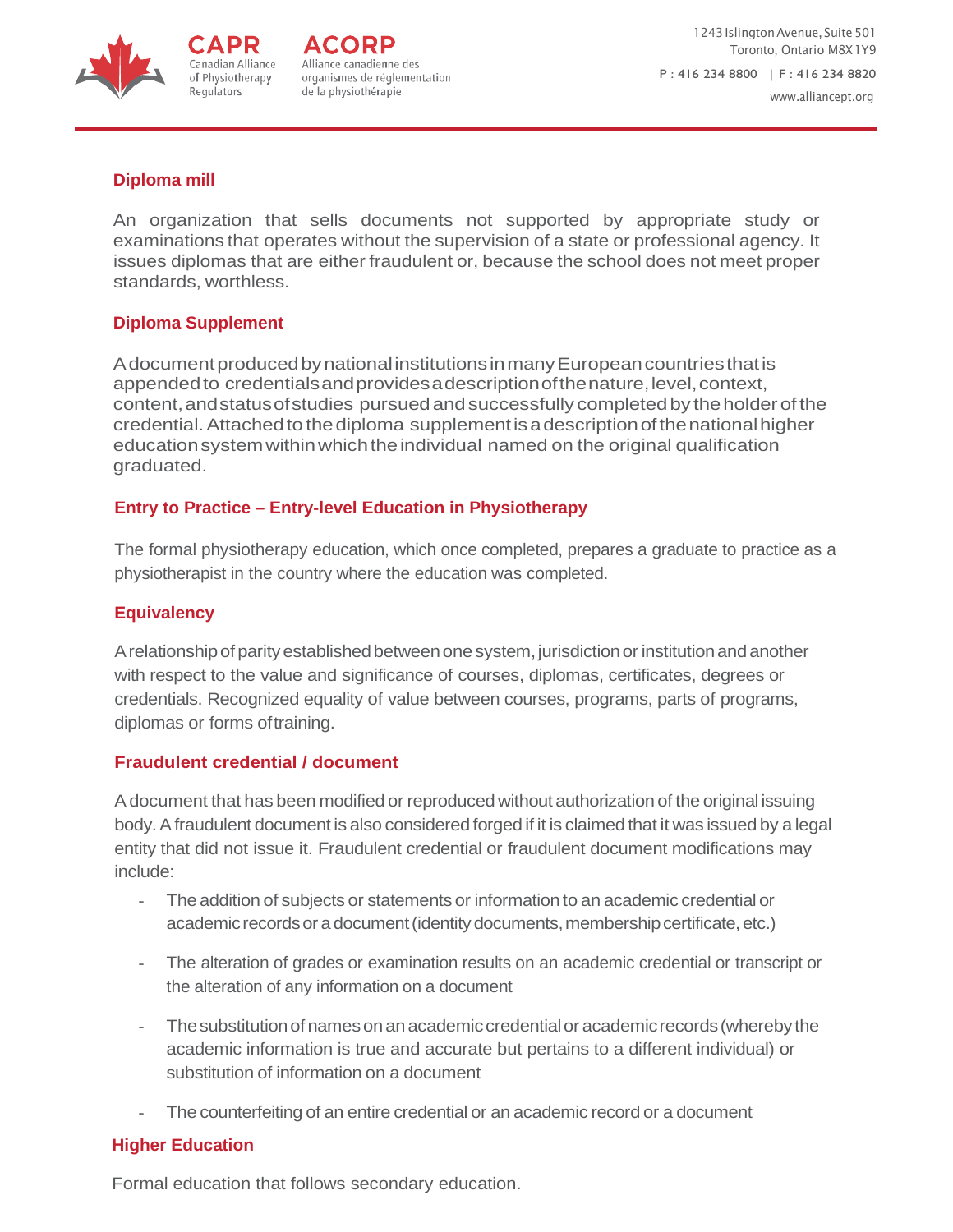

#### **Issuing Authority**

of Physiotherapy

Regulators

The institution or authority that granted the credential or licence or issued the document or a centralized agency established and authorized by an appropriate government agency to collect, issue, and verify records pertaining to a credential.

#### **Jurisprudence Exam**

A jurisprudence exam tests your knowledge of rules that apply to physiotherapy practice.

#### **Labour Mobility**

The ability to move freely from one jurisdiction to another and to gain entry into a profession or trade without undue obstacles or hindrances. For example, the eligibility of a practitioner registeredinonejurisdictiontopracticeinanotherjurisdictionwithoutundergoingfurthertraining or assessment.

#### **Learning outcome**

The specification of what a student should learn or can do as the result of a period of specified study or as a result of completing a course of study.

#### **Notarized copy**

A copy that has been made of an official document and that a Notary Public has certified. The notary public must see the original document, must make a photocopy from the original document and then must sign and stamp the copy and provide their name, address and phone number. The Notary Public attests that the copy is identical to the original document from which the photocopy is made.

#### **Notary Public**

A Notary Public is a person who is authorized by a province or country to certify that copied documents are true copies of the originals. The person who certifies your documents must have the legal authority to do so. The work of a Notary Public is recognized internationally. (Police officers, pharmacists, Justices of the Peace, and Commissioners of Oaths cannot certify documents that you submit to CAPR).

#### **Objective structured clinical exam (OSCE)**

An exam that tests your ability to safely and effectively apply the principles and processes of physiotherapy practice. In an OSCE, you go through several stations that are set up to be like situations you will encounter in your career. Each station has a standardized patient with a clinical problem. You are tested on how you communicate with and treat the patient as well as what you know. An examiner marks you based on a standardized list of questions and criteria.

#### **Official document**

A document that has been sent in a sealed envelope from the issuing institution to CAPR and that has never been in possession of anyone other than the institution that issued it.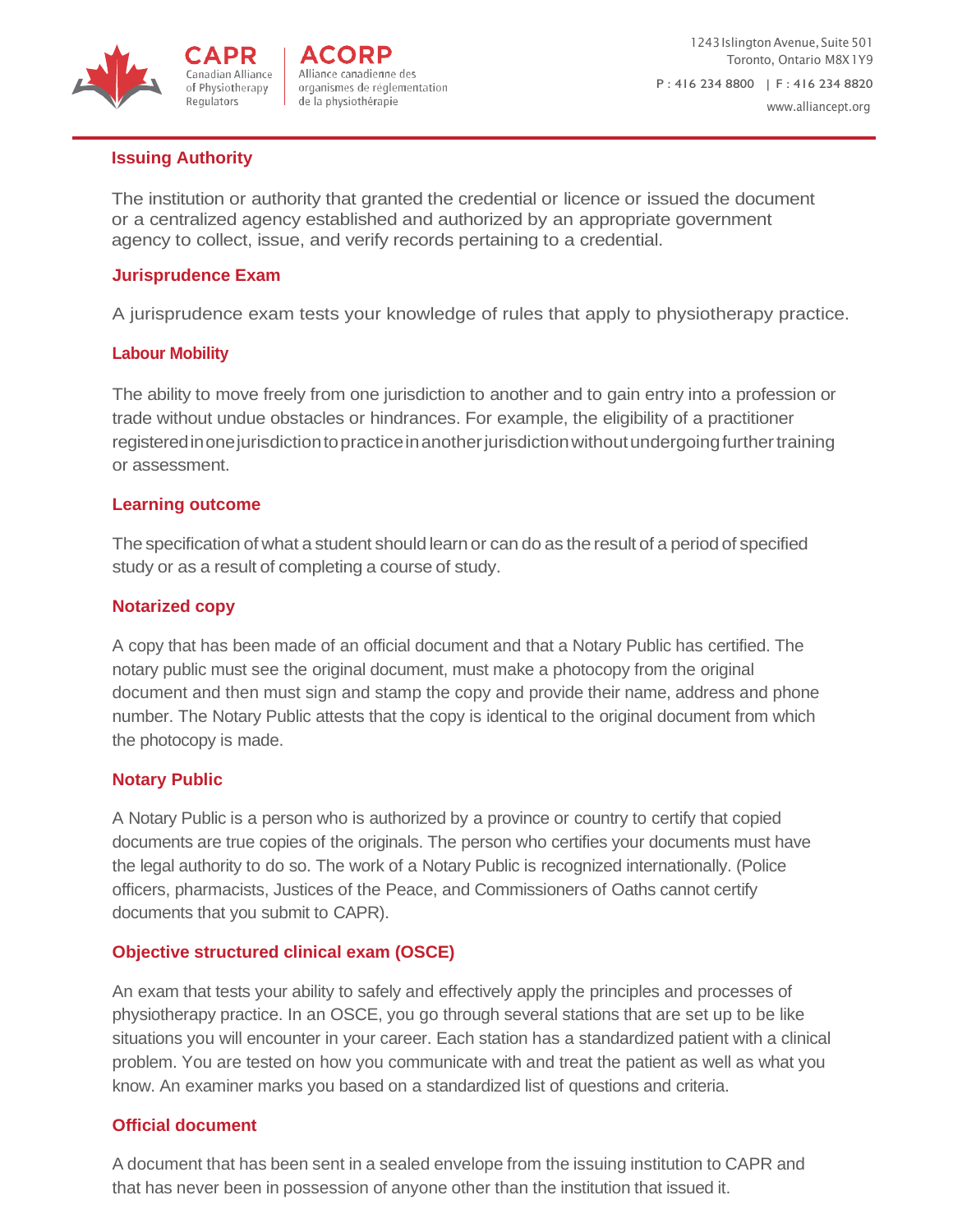

#### **Prior Learning Assessment and Recognition (PLAR)**

The process of identifying and measuring skills and knowledge acquired outside educational institutions. Prior learning recognition is based on assessment of skills and knowledge acquired through professional or life experience.

#### **Recognized institution**

Regulators

An academic institution that is recognized by a government for the purpose of awarding academic credentials.

#### **Regulator / Regulatory body**

An organization that has legislated authority to carry out the governing legislation of a profession. Such organizations may also be referred to as regulatory authorities or regulatory colleges. For the profession of physiotherapy, the regulator is the authority in a province or territory that licences or registers physiotherapists to practice in that province or territory. In Canada, most provincial regulatory organizations are called "colleges," but they are not the same as educational institutions.

#### **Sealed envelope**

An envelope used to transmit official academic documents or other official documents. It is also a criterion used to identify whether or not a document could be considered official. If the document is sent directly by the issuing institution to the recipient and if the seal is unbroken when the envelope reaches the recipient, the document could be considered official. It is the recipient who ultimately determines if the document isofficial.

#### **Semester / Academic Session**

A division of the academic year, usually two semesters in a year, the length of which is determined by the institution.

The school year is divided into three sessions: fall (August to December), winter (January to May), and summer (May to July). However, some programs may be offered on a continuing basis throughout the year, or may include a summer practical training course.

#### **Statutory declaration**

A legal document commonly used to allow a person to affirm something to be true for the purposes of satisfying legal requirement or regulation when no other evidence is available. It is similar to an affidavit; however, it is not sworn or made on oath.

#### **Substantially equivalent**

Substantially equivalent means that there is reasonable confidence that the education and qualifications of different individuals are highly similar and that the individuals possess similar competencies. For example, if your educational credentials and qualifications are substantially equivalent to those of a Canadian-educated physiotherapist, your education was similar and has prepared you in a similar manner to that of a Canadian educated physiotherapist, even though you may not have studied exactly the same courses.